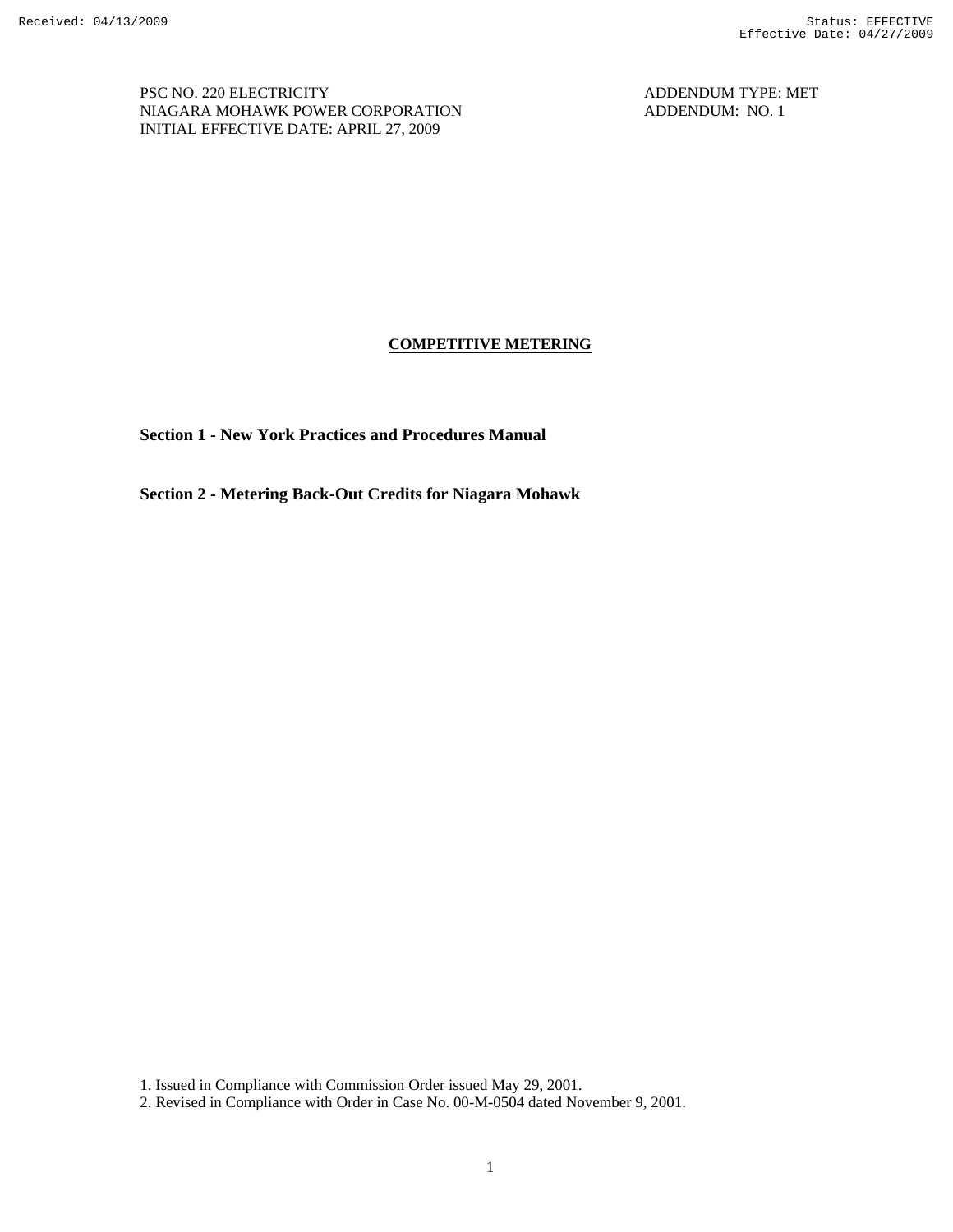| B.             |                                                                             |  |
|----------------|-----------------------------------------------------------------------------|--|
| $C_{\cdot}$    |                                                                             |  |
|                | CHAPTER II - STANDARDS AND COMPLIANCE REQUIREMENTS FOR NON-UTILITY MSPs AND |  |
|                |                                                                             |  |
| A.             |                                                                             |  |
| <b>B.</b>      |                                                                             |  |
|                |                                                                             |  |
| А.             |                                                                             |  |
| <b>B.</b>      |                                                                             |  |
| $C_{\cdot}$    |                                                                             |  |
| D.             |                                                                             |  |
|                |                                                                             |  |
|                |                                                                             |  |
|                |                                                                             |  |
|                |                                                                             |  |
|                |                                                                             |  |
|                |                                                                             |  |
|                |                                                                             |  |
|                |                                                                             |  |
|                |                                                                             |  |
|                |                                                                             |  |
| B.             |                                                                             |  |
| C.             |                                                                             |  |
| D.             |                                                                             |  |
|                |                                                                             |  |
| А.             |                                                                             |  |
| B.             |                                                                             |  |
|                |                                                                             |  |
| А.             |                                                                             |  |
| B.             |                                                                             |  |
| $\mathbf{C}$ . |                                                                             |  |
|                |                                                                             |  |
|                |                                                                             |  |
| B.             |                                                                             |  |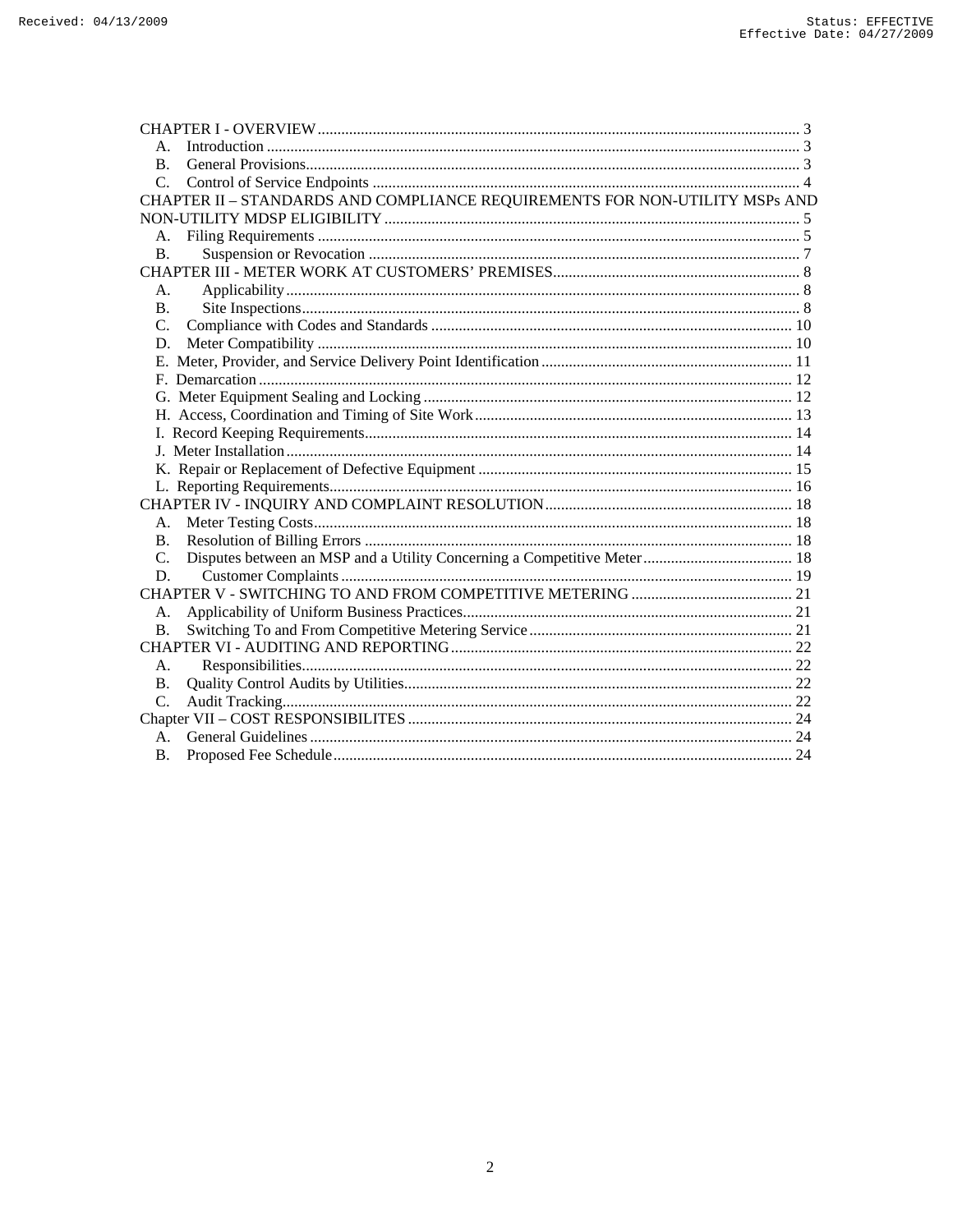## **CHAPTER I - OVERVIEW**

## **A. Introduction**

This practices and procedures document has been prepared to foster a competitive environment for electric metering by setting forth the rules for the market. These practices and procedures are established pursuant to an Order of the New York State Public Service Commission (Commission or PSC) in Case 94–E-0952, issued and effective June 16, 1999, which determined that electric metering shall be furnished competitively to large customers.

The Commission's Order directed Staff to recommend appropriate standards and practices, with technical input from the parties through a continuing working group. The practices and procedures set forth in this manual are intended to implement the competitive metering model adopted by the Commission and the following clarifications agreed to by the Commission at its July 16, 2000 Session:

- 1. Competitive metering and meter data services can be offered to customers independent of whether customers procure commodity service from non-utility entities.
- 2. Customers eligible for competitive metering may contract directly with meter service providers (MSPs) or meter data service providers (MDSPs) procure metering services;
- 3. A Direct Customer may not act as its own MSP or MDSP; and
- 4. The option of meter ownership is continued for large time-of-use customers according to the provisions of Opinion No. 97-13.

#### **B. General Provisions**

- 1. Physical metering and metering services, consisting of the installation, maintenance, testing and removal of meters and related equipment is opened to competition by MSPs.
- 2. Meter data services, consisting of meter reading, meter data translation, and customer association, validation, editing and estimation (CAVEE) are also opened to competition. These services will be provided, either individually or in combination, by MDSPs.
- 3. The responsibility for meter services and meter data services will reside with either the customer's MSP/MDSP or utility.
- 4. The utility shall be the provider of last resort (POLR) for metering and meter data services.
- 5. Utilities, MSPs and MDSPs are required to adhere to applicable procedures, performance standards and regulations relative to the provision of metering services. Such requirements are contained within this document, 16 NYCRR and utility tariffs.
- 6. Customers with demands of 50 kW or greater for two (2) consecutive months during the most recent twelve (12) consecutive months may obtain competitively-provided billing meters and associated metering and meter data services.
- 7. Meter removals for the purpose of intentionally disconnecting electric service for any reason may only be performed by the utility.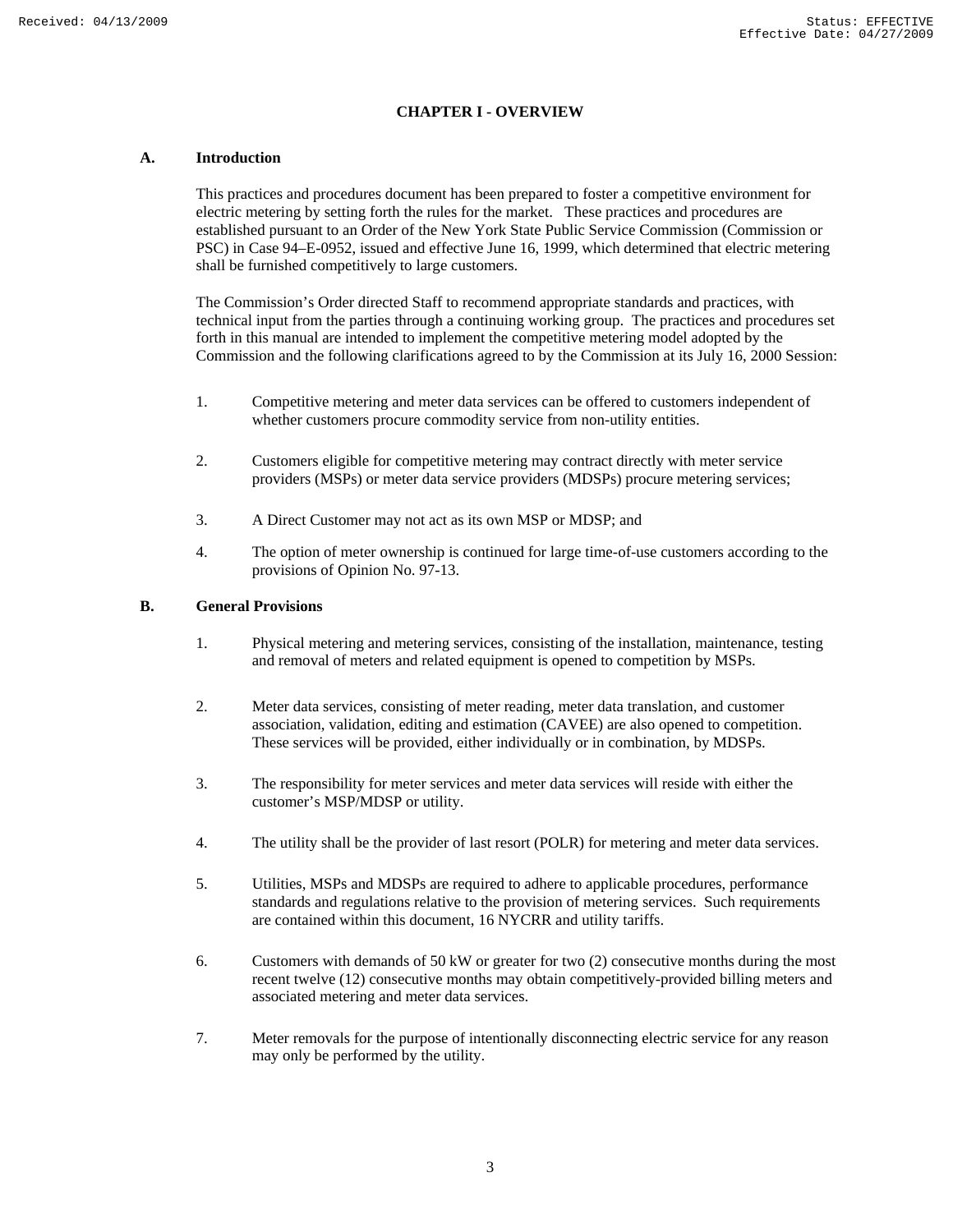- 8. Customers who elect to procure competitive meter services shall be required to procure both meter services and meter data service competitively. Utilities are not required to offer meter data services to customers who competitively procure only meter services and/or partial meter data services, nor are they required to offer metering services to customers who competitively procure only meter data services.
- 9. Staff will monitor the provision of metering services regardless of the entity providing such services.
- 10. Notwithstanding any other Commission rules or orders to the contrary, the rights, duties and obligations of the utility concerning meter reading, estimated bills, and backbilling found in 16 NYCRR Part 13 shall not apply customers who utilize a competitive meter provider.
- 11. Until the implementation of electronic data interchange (EDI) in New York, the parties are responsible for developing the appropriate protocols for data transfer, consistent with the "Uniform Business Practices For Unbundled Electricity Metering - Volume II" (dated December 5,  $2000$ <sup>1</sup>.

## **C. Control of Service Endpoints**

- 1. Utilities are responsible for certain functions related to monitoring and controlling the service end points in their distribution system including: keeping records of installed meters and owners of all meters attached to service end points, coordination of the identification, sealing and locking of meters by competitive providers, tracking of competitive meter installations and replacements, and audits of metering sites and meter maintenance work performed by MSPs as directed by Staff.
- 2. Nothing shall limit the rights and duties of the utility to enter, at all reasonable times, any building or other location supplied with service by the utility for the inspection and examination of meters, pipes, fittings, wires and works for supplying or regulating the supply of electricity and of ascertaining the quantity of electricity supplied, as set forth in 16 NYCRR Part 13.14.
	- (a) At its own cost, the utility may inspect service endpoints and metering installations at all customer locations in its service territory, regardless of meter ownership.
	- (b) Utilities will continue to have access to meter equipment at customer's premises for the purpose of maintaining the distribution system, responding to customer calls related to interruptions of electric service, and termination of a customer's service for non-payment.

<sup>|&</sup>lt;br>|<br>| The National Report contains a consensus-driven set of uniform business practices that were developed through a process sponsored by the Edison Institute, the Coalition for Uniform Business Rules, the National Energy Marketers Association, and the Electric Power Supply Association.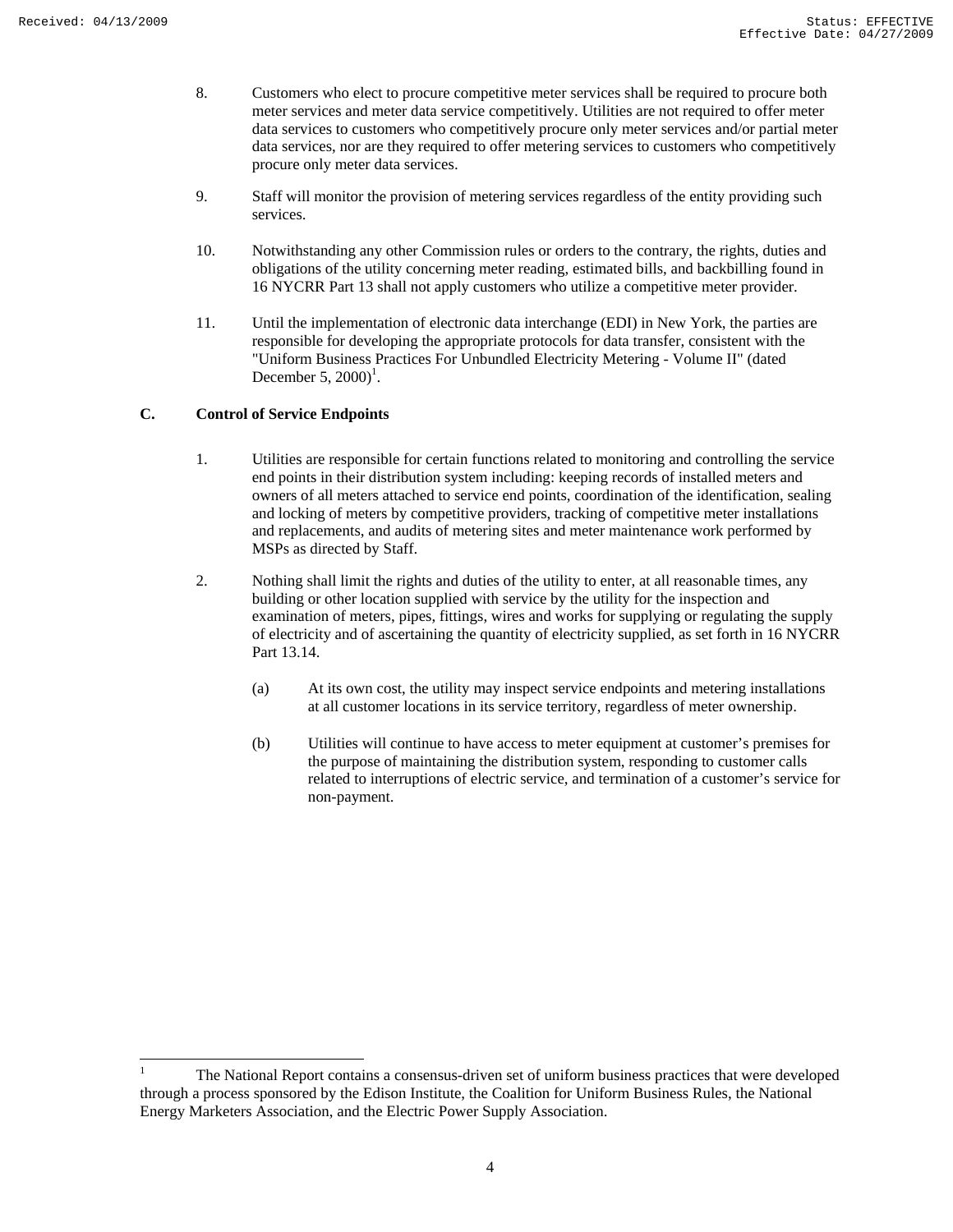## **CHAPTER II – STANDARDS AND COMPLIANCE REQUIREMENTS FOR NON-UTILITY MSPS AND NON-UTILITY MDSP ELIGIBILITY**

## **A. Filing Requirements**

## **1. Written Application**

MSPs and MDSPs are required to file a written application to the DPS requesting eligibility to provide meter and meter data services in New York. If an entity chooses to perform multiple functions, it may seek eligibility from the DPS for multiple functions through one application.

## **2. Information Required**

The application shall include the applicable information, as defined by the PSC, required to be provided in an ESCO application for eligibility, and in addition shall include the following information:

- (a) A listing of the utilities in whose service territories the MSP/MDSP intends to provide metering services;
- (b) a listing of services to be provided;
	- (i) for MSPs, a listing of the varying voltage levels and types of metering services it intends to provide, including compensated metering, VAR and VA metering, transformer rated metering, on site totalization, and recording of profile, where applicable, and an attestation that the MSP's employees are capable of performing such metering services;
	- (ii) for MDSPs, a listing of the specific meter data services the MDSP intends to provide, including meter reading, meter data translation, and/or CAVEE, and an attestation that the MDSP's employees are capable of performing such meter data services;
- (c) attestation as to the MSP's/MDSP's commitment to maintain on-going training to ensure continued employee competence;
- (d) a description of the provider's facilities including,
	- (i) for MSP's, a description of the MSP's program for testing of meter devices, including attestation that the MSP's meter test program complies with the requirements set forth in 16 NYCRR Part 92, and the location of the test facilities that the MSP will use, which shall be located within New York State;
	- (ii) For MDSPs, as applicable, a description of the hardware and software systems the MDSP will utilize to obtain meter readings, perform validation and/or convey meter data to the appropriate parties in the format set forth in this document;
- (e) attestation that the MSP/MDSP has a security system in place to protect meter equipment and/or meter data from unauthorized physical or electronic entry or tampering, including standards governing security and confidentiality for its employees;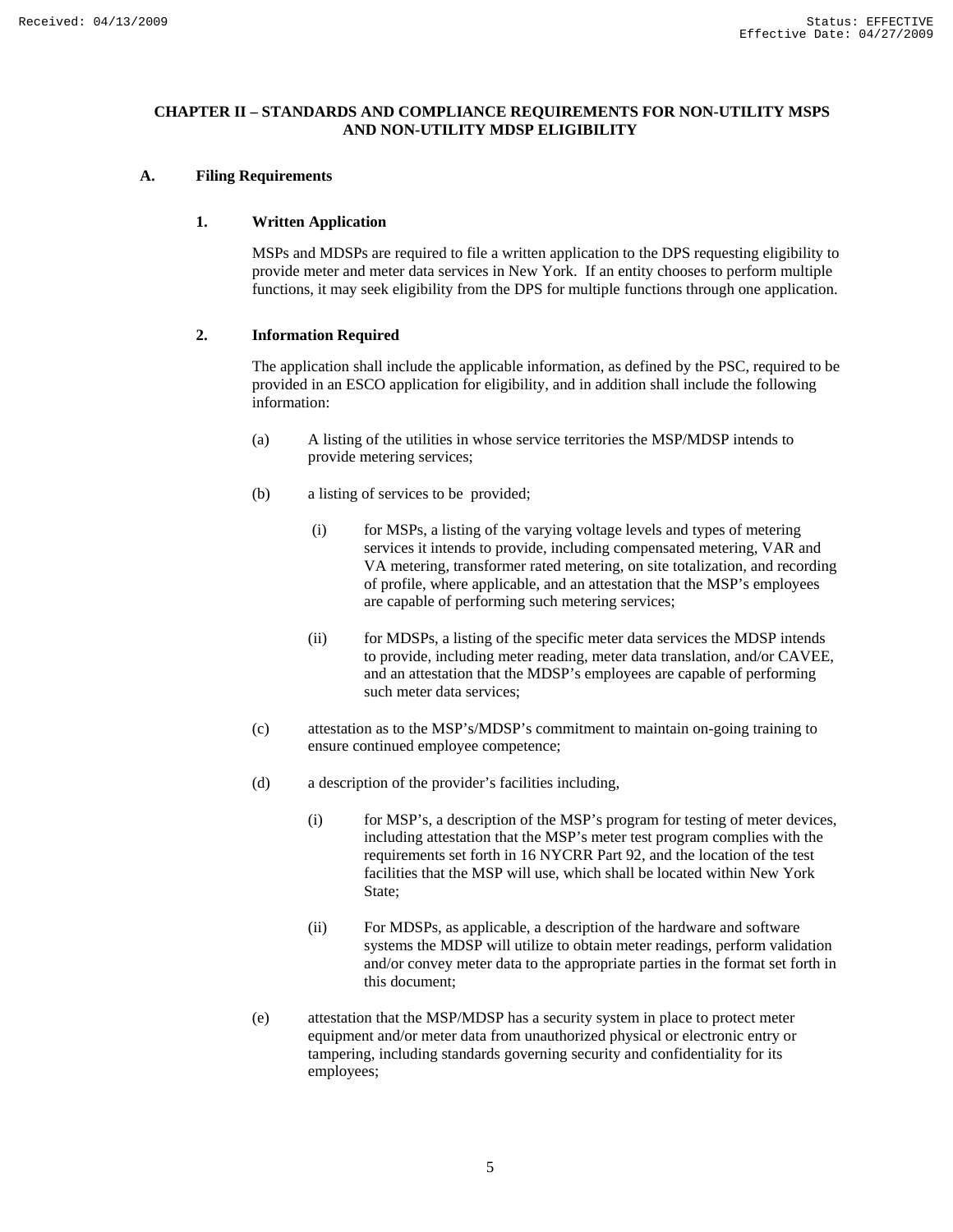- (f) a description of how and where records of meter installations and/or meter data will be kept, as well as plans for disaster recovery of those records and a means of insuring that those records will be available to the utility in event the MSP/MDSP leaves the market or suffers financial failure;
- (g) attestation that the MSP/MDSP maintains worker's compensation insurance for its employees; and
- (h) an acknowledgment that the services of the MSP/MDSP will be subject to audits by Staff and/or the utilities.

## **3. Agreement to Comply with Commission Procedures and Regulations**

The application shall state that by submitting its application, the MSP/MDSP agrees to abide by all of the applicable requirements contained in 16 NYCRR Parts 13, 92, 93, and 125, any applicable New York State Business Laws, all applicable state, local, and federal regulations and code requirements including OSHA and other safety related regulations, electrical codes and environmental requirements, all consumer protections and complaint handling procedures required by the Commission to be provided by ESCOs, and the provisions of this document for the supply of metering and/or meter data services and for complaint handling.

## **4. Insurance Coverage**

- (a) The application must be accompanied by evidence of insurance coverage that is sufficient to cover any claims that might be brought against the MSP, MDSP and/or utility/ESCO for metering-related activities and that meets the following specifications:
	- (i) the insurance shall be commercial general liability insurance with an aggregate limit not less than \$2 million;
	- (ii) the aggregate coverage limit shall not be less than \$1 million for each occurrence for bodily injury, property damage and personal injury; and
	- (iii) coverage shall be sufficient to cover claims that are filed for a period of 2 years after the MSP/MDSP ceases metering activities within the State, for events that occur during the insured period.
- (b) MSPs/MDSPs acting as subcontractors for ESCOs or other MSPs/MDSPs may submit evidence that one or more of the other entities carries liability insurance adequate to provide the coverage specified above.
- (c) Any liability insurance policies shall include a statement that thirty (30) days written notice shall be provided to the Department of Public Service, customers who directly contract with the MSP/MDSP, any ESCO on whose behalf the MSP/MDSP will provide metering or meter data services, and any utility in whose territory the MSP/MDSP will provide such services, before the policy is canceled or there is any diminution in coverage.

#### **5. Review Process**

Upon receipt of the application and the other supporting documents, Staff will review the documents for compliance with these requirements. If the application is in compliance, Staff will issue a letter of eligibility within twenty (20) days of receipt of a satisfactory application. Upon receipt of the letter, the MSP/MDSP may offer metering or meter data services to the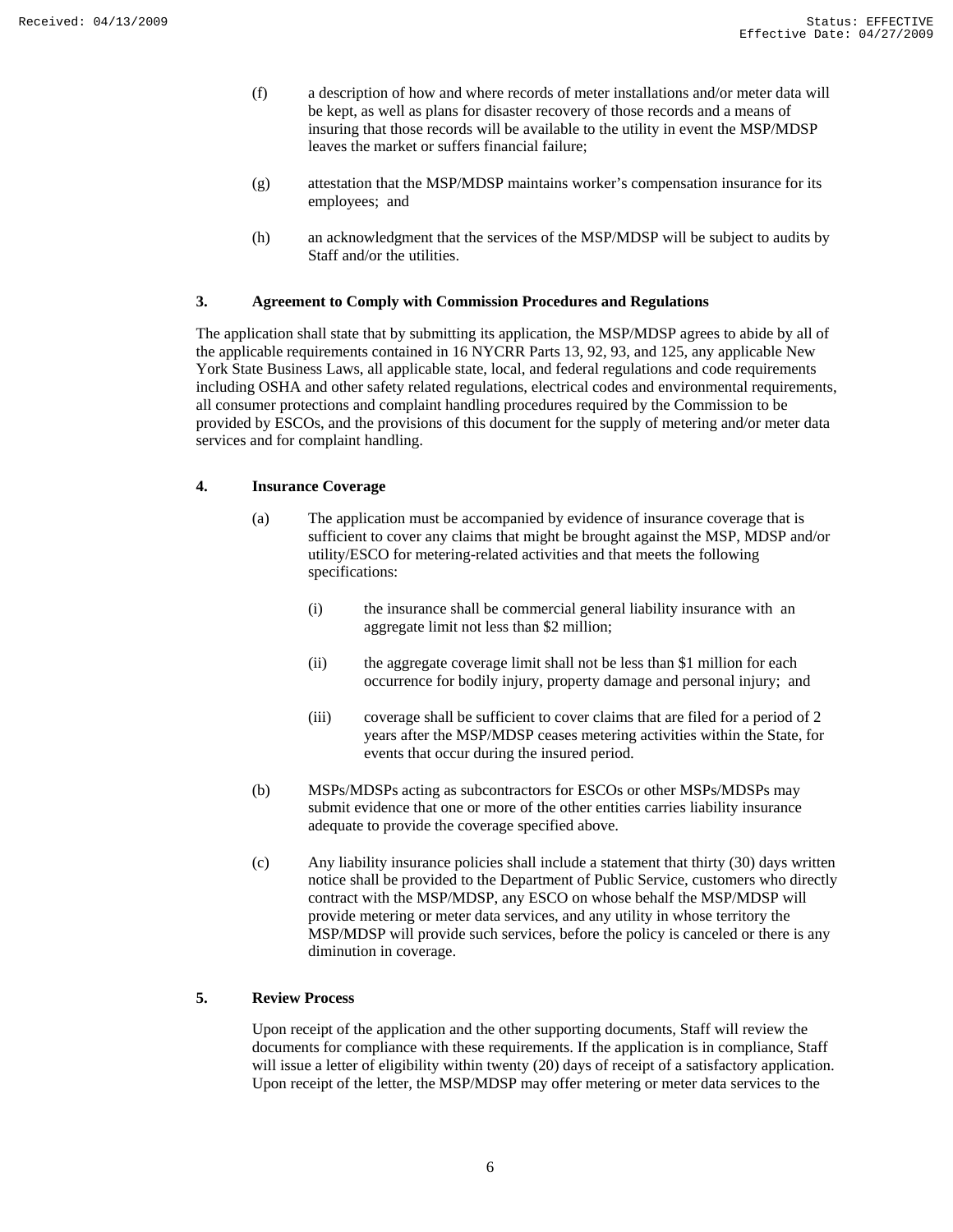ESCOs, customers who directly contract with the MSP/MDSP, or to the utilities. If the application is rejected, the notification will include the reason(s) for rejection.

## **6. Witnessing of MSP's First Ten Installations**

After receiving its letter of eligibility, each MSP shall be required to submit a work schedule to each utility for the first 10 installations by the MSP in that utility's service area. The work schedule submitted by the MSP to the utility shall include the customer name, service point address, and the date and time of change. A copy of these work schedules shall also be provided to Staff.

#### **7. Amendments to Application**

An MSP/MDSP shall submit an amendment to its application for eligibility within five (5) days of the effective date of any changes to any of the information included on its application, or any subsequent amendment. Eligible MSPs/MDSPs filing amended applications will continue to be eligible unless otherwise notified by Staff.

## **B. Suspension or Revocation**

Should it be determined that the MSP/MDSP is not in compliance with any of the conditions of eligibility, its eligibility may be suspended or revoked if timely corrective action is not implemented. The specific facts and circumstances will be examined and appropriate action determined on a case by case basis.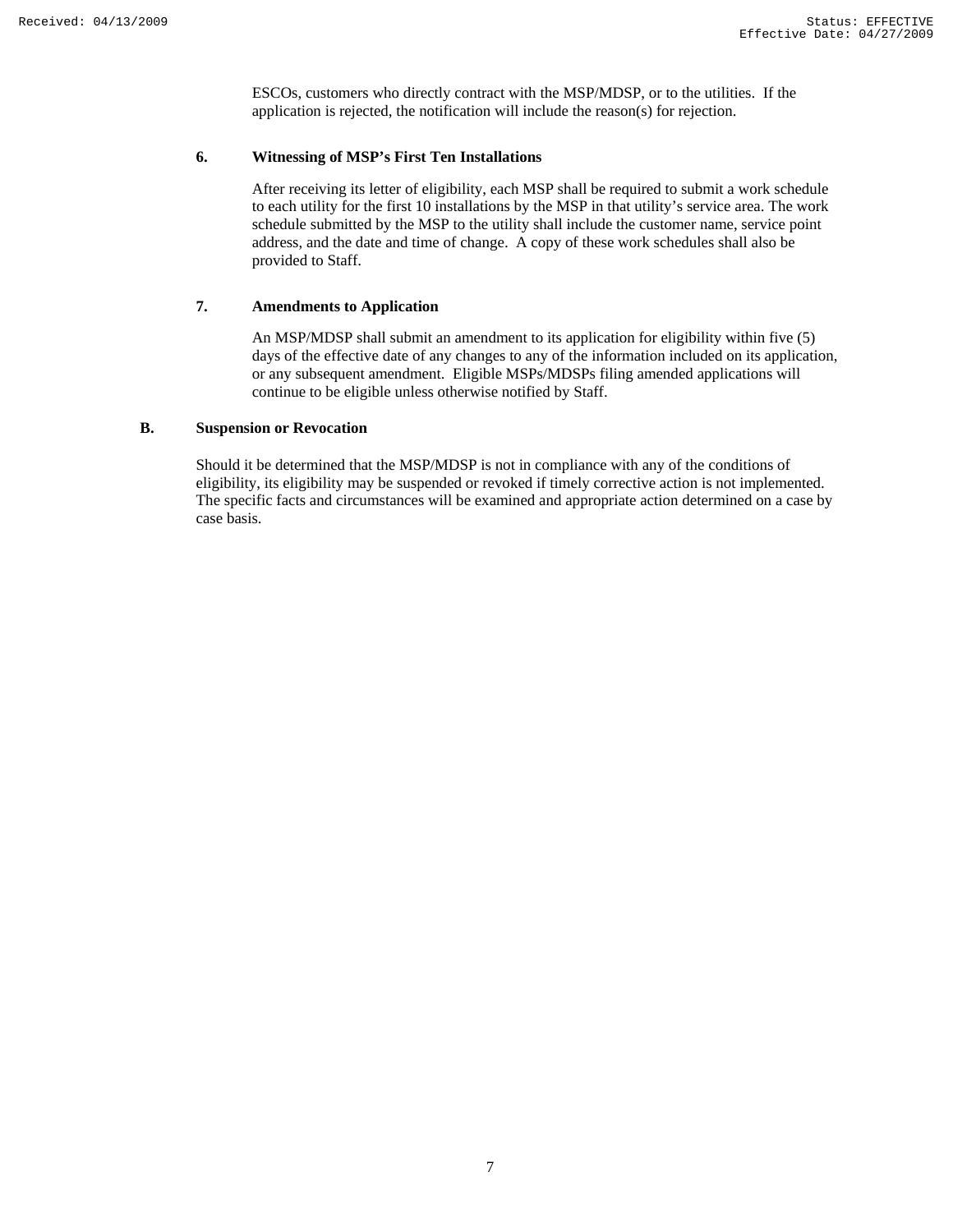## **CHAPTER III - METER WORK AT CUSTOMERS' PREMISES**

## **A. Applicability**

The following chapter specifies the minimum requirements for MSPs inspecting, servicing, or installing meters at customers' premises.

## **B. Site Inspections**

The MSP must perform a site inspection, for the conditions described in this section, on each visit to a customer's site. The MSP must ensure that the meter and associated equipment is correctly identified and has the correct characteristics for the type of service provided to the customer. Any necessary repairs identified during the inspections should be completed in a timely manner. This list is not intended to cover all possible situations that could be faced by workers, rather a sample of conditions that may pose a potential threat to safety and property:

## **1. Hazards Related to Customer Premises.**

- (a) Inadequate or unsafe access to the building.
- (b) Inadequate or unsafe access to the meter.
- (c) Vicious or unrestrained animals.
- (d) Vagrants or vermin in or around doors and electrical panels.
- (e) Evidence of criminal activity in or around the site.

## **2. Physical Hazards.**

- (a) Tripping hazards.
- (b) Slipping hazards such as water or other liquids covering the floor.
- (c) Debris or stored materials in the working space.
- (d) Activity or stored materials around the meter and related equipment.
- (e) Environmental hazards, such as caustic or acidic chemicals, volatile chemicals, high sound levels, biological agents, asbestos, or lead.
- (f) Meter mounting hazards, such as loose meter mounting, undue vibration, inability to securely seal meters, or unleveled meters.

## **3. Customer Life Support Equipment**

(a) If a customer's premise has life support equipment, as indicated by a notification of life support status by the utility or as the result of an investigation by the MSP, a standard life support seal shall be installed on the meter securing mechanism. If the seal is not present, it must be installed by the MSP. Note: The MSP should conduct an independent investigation to determine if a premise has life support equipment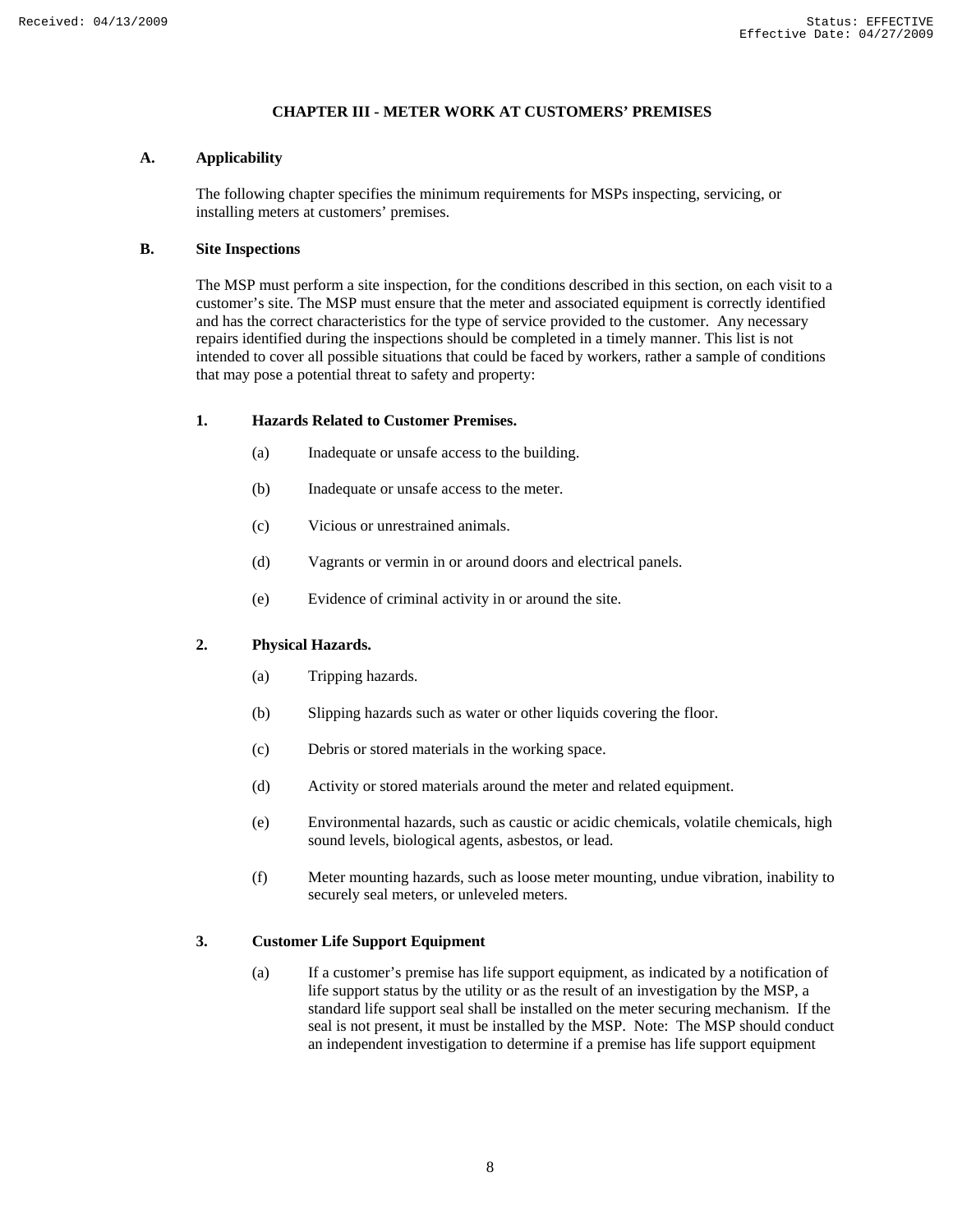- (b) When a site has been identified as containing life support equipment, MSPs shall be cautious in performing meter work so as to minimize interruption to electric service to the customer's premises.
- (c) If service will be or is likely to be unavoidably interrupted during meter work, the MSP shall notify the customer and obtain the customer's consent prior to performing any metering work.
- (d) If the MSP determines that life support equipment is in use on a customer's premises and the customer's record does not contain life support information, the MSP shall notify the ESCO or utility, and the MDSP of the presence of life support equipment. If the life support seal is not present, it must be installed by the MSP.

## **4. Electrical Hazards**

- (a) Exposed or defective wiring.
- (b) Loose or broken insulators.
- (c) Damaged sockets.
- (d) Missing panels.
- (e) Damaged test blocks.
- (f) Improper grounding.
- (g) Defective service switch/disconnect.
- (h) Any condition which fails to conform to the state's electric service requirements.
- (i) For 480-Volt service, the MSP shall ensure that a 480 V sticker is in place on the meter panel near the meter before leaving the site.
- (j) The MSP shall determine if the service is being subdivided at the service entry point, or if any other condition exists which may require additional metering.

## **5. Theft of Service**

- (a) MSPs must be aware of conditions, which cause a meter to under-register electric usage or divert energy around metering. MSPs must be able to identify and report the following theft of service conditions:
	- (i) Irregularities in the service conductor's insulation.
	- (ii) Unauthorized connection to the service entrance.
	- (iii) Unsealed or improperly sealed equipment.
	- (iv) Unauthorized seals.
	- (v) Suspicious wiring.
	- (vi) Jumpers across current leads.
	- (vii) Signs of tampering with the meter.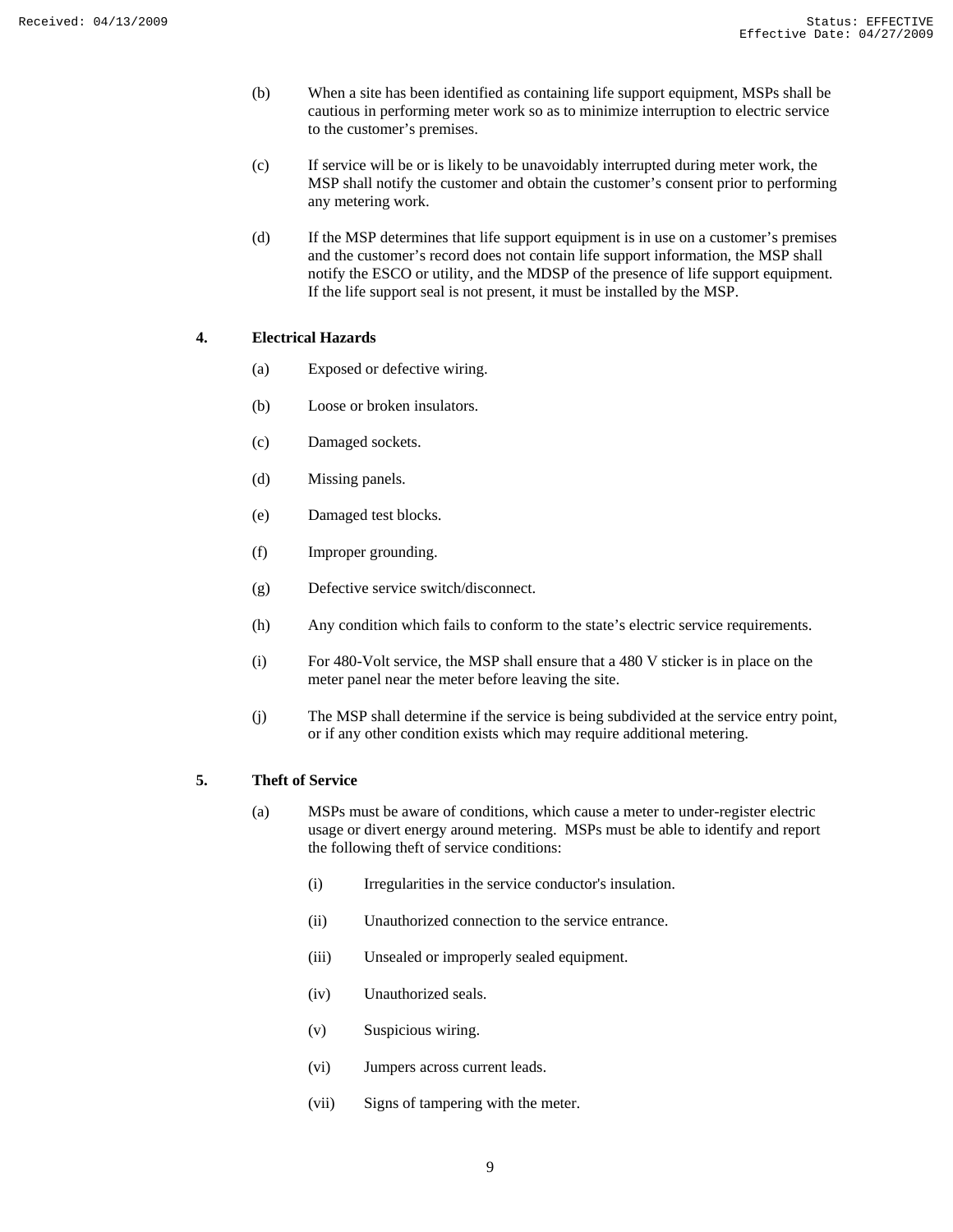- (b) When a theft condition is identified the following actions shall be taken:
	- (i) The MSP shall compare a customer's connected significant loads with the energy registration of the meter to determine if the meter is registering correctly.
	- (ii) MSPs must immediately notify the utility or ESCO of evidence of meter tampering, energy theft, or meter security compromise on a customer's premises.
	- (iii) The MSP shall secure the site and the meter with any related metering equipment to safeguard evidence.
	- (iv) The MSP must notify the utility immediately.
	- (v) The utility will have an opportunity to issue a bill to the customer and to terminate the customer's service if payment is not made in accordance with the rules.

## **C. Compliance with Codes and Standards**

## **1. Electrical Codes**

All site wiring must comply with the provisions of the National Electrical Code (NEC) and any applicable state or local codes. MSPs may refer to the utility for specific requirements.

#### **2. Occupational Safety and Health Administration (OSHA) Regulations**

All MSPs must comply with OSHA regulations.

## **3. Applicability of 16 NYCRR Part 92**

Electric meters shall be tested and maintained according to the rules established by the Public Service Commission that are contained in 16 NYCRR Part 92.

## **D. Meter Compatibility**

#### **1. Compatibility Criteria**

For meters that are owned, installed, maintained, and read by MSPs, compatibility criteria (a) through (d) below shall apply. For meters that are owned by customers or other third parties, but installed, maintained and read by the utility, the compatibility criteria (a) through (f) below shall apply.

(a) Electrical Compatibility

The meter used must comply with all applicable federal and industry standards as well as with both the manufacturer's and national specifications for accuracy, functionality, and monitoring the electrical service for which they will be used, and must be approved by the Commission for use in New York State.

- (b) Physical Compatibility
	- (i) The meter must physically interface with the service end points of the utility's distribution system.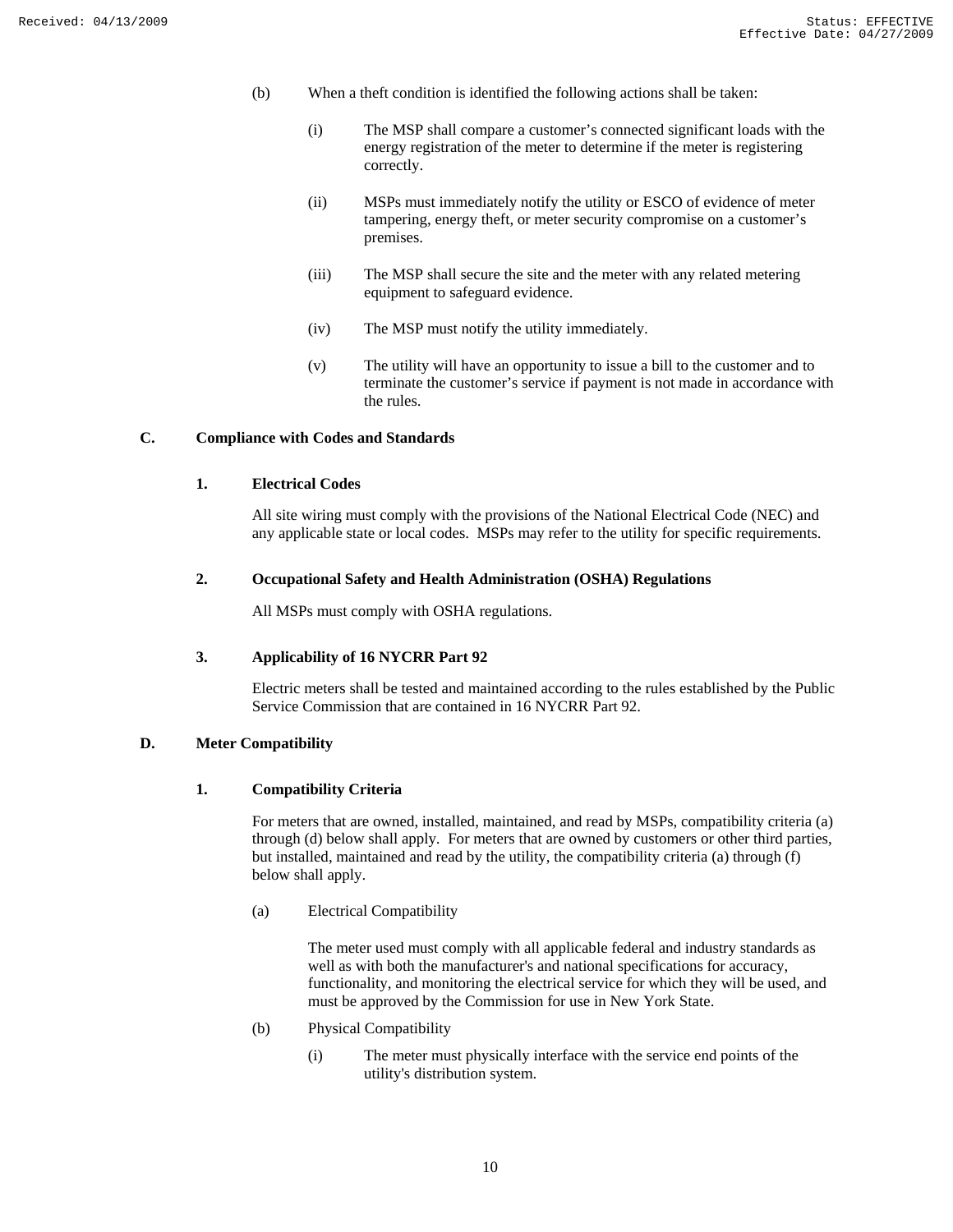- (ii) It will be the responsibility of the customer to undertake any costs related to ensuring physical compatibility of the desired meter with the host utility's system.
- (c) Displays and Controls
	- (i) All meters must have a visual read capability.
	- (ii) Demand reset mechanisms in manually read meters must have key locks that are keyed in such a manner as to allow operation by the utility.
- (d) Availability and Appropriateness of Parameters Needed for Billing

The meter must be capable of developing and supplying billing determinants in a manner and timeframe consistent with the requirements of the ESCO and utility.

- (e) Meter Formatting or Programming Software
	- (i) The utility must have the means of programming the device and have developed procedures to install the format files needed for proper meter operation.
	- (ii) It will be the responsibility of the customer to establish the capability to program the meter.
- (f) Testing Procedures and Maintenance Requirements

The utility must have the equipment and procedures needed to test and maintain the meter type.

## **2. Determination of Meter Compatibility**

- (a) The meter owner shall provide utilities with the baseline information needed to test the compatibility of a meter with its system, and any other information reasonably required to perform a compatibility investigation.
- (b) A utility will be obligated to complete its investigation within 30 days. If the compatibility assessment cannot be accomplished within that time, the parties may seek dispute resolution services from Staff.
- (c) If the meter is deemed compatible by the utility, the MSP will be notified and the MSP and utility will work out any details related to deployment.
- (d) If the meter is deemed incompatible by the utility, it will advise the MSP and they both will attempt to resolve the problems.
- (e) If the utility and MSP are unable to resolve the compatibility issues, the MSP may appeal to the Commission.

#### **E. Meter, Provider, and Service Delivery Point Identification**

## **1. Meter Identifiers**

(a) Any meter being used on the utility's system must have a unique identifier relative to the other meters supported by the utility.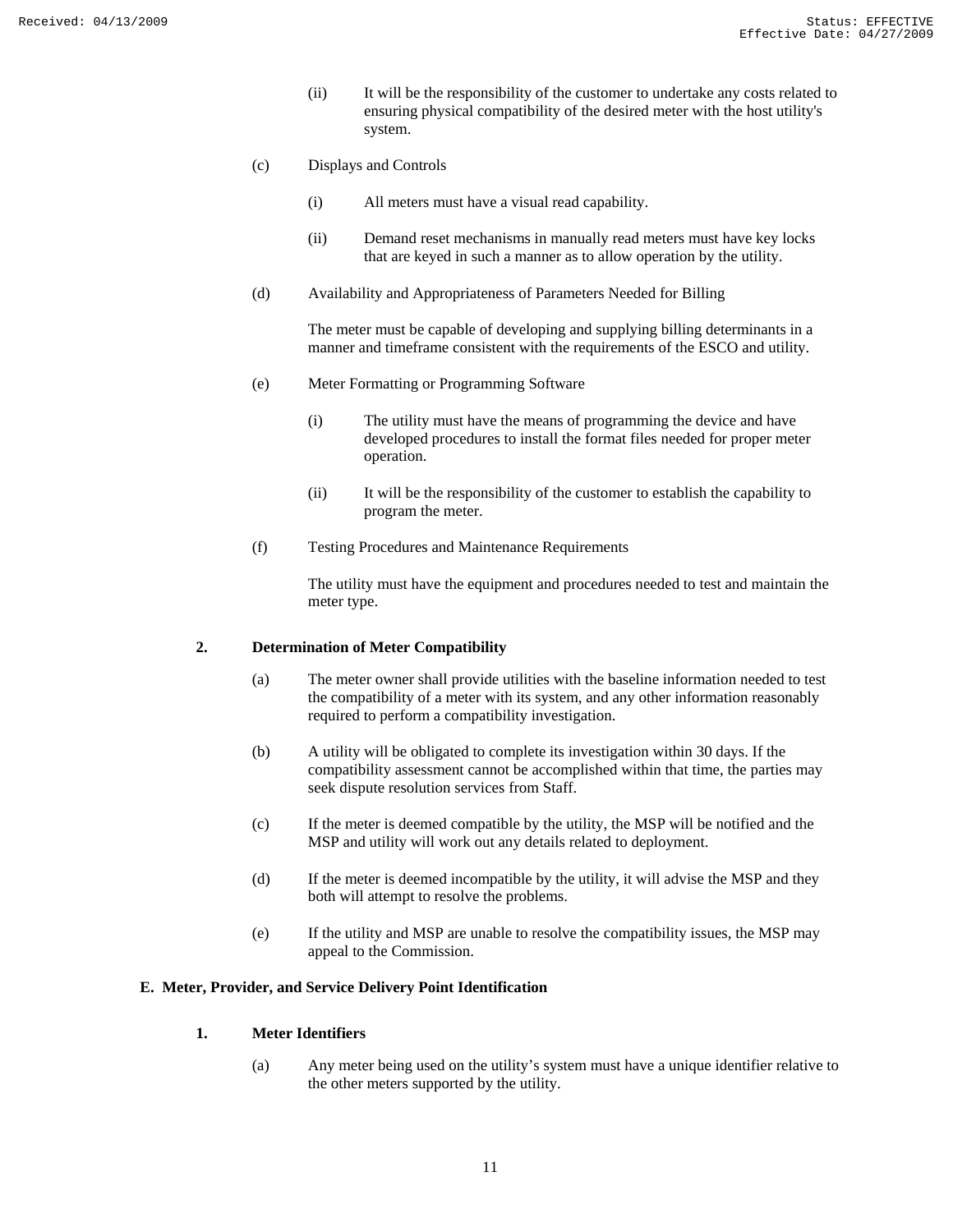- (b) All meters must be identified by a permanent serial number, the identification of the manufacturer, type, form, voltage and current ranges, and the meter identification number.
- (c) The meter identification number shall be labeled on the meter in accordance with ANSI C12.10 standards.
- (d) Each utility will provide an MSP offering competitive metering services with a block of meter identification numbers for use within the service territory of that utility.
- (e) The meter number used for a specific site shall be provided to the utility by the MSP, using the format and timing described in this document.
- (f) A new meter identification number shall be applied to all new meters and all renumbered meters. MSPs may not re-use meter numbers from retired meters.
- (g) If a meter will be re-numbered, the history of that meter, including its past identification number, purchase date, and accuracy record, shall be maintained by the MSP.

## **2. Provider Identifiers**

A label affixed to the meter shall identify the meter owner and/or the MSP.

## **3. Service Delivery Point Identifiers (SDP IDs)**

- (a) SDP IDs will be assigned by the utility for each meter socket that will be affected as part of the enrollment process the first time a customer switches to an MSP.
- (b) SDP IDs for unmetered accounts will be assigned as part of the enrollment process the first time a customer with unmetered service delivery points switches to an MSP.

## **F. Demarcation**

- 1. The demarcation point for competitive metering services will be at the connection of the meter on the line side of the meter socket or the line side termination at the test block.
- 2. CTs and PTs are considered part of the distribution system and will remain the property of the utility and under their direct control.
- 3. The demarcation point for meters which contain telephone modems or pulse outputs will be at a specified demarcation point located at or near the meter.

## **G. Meter Equipment Sealing and Locking**

## **1. Meter Securing and Sealing**

- (a) Detachable meters shall be secured into the socket.
- (b) At a minimum, the meter shall be secured with a seal.
- (c) The utility will maintain control over high tension CTs and PTs and their enclosures.
	- (i) Where these enclosures are locked, the utility will provide the lock.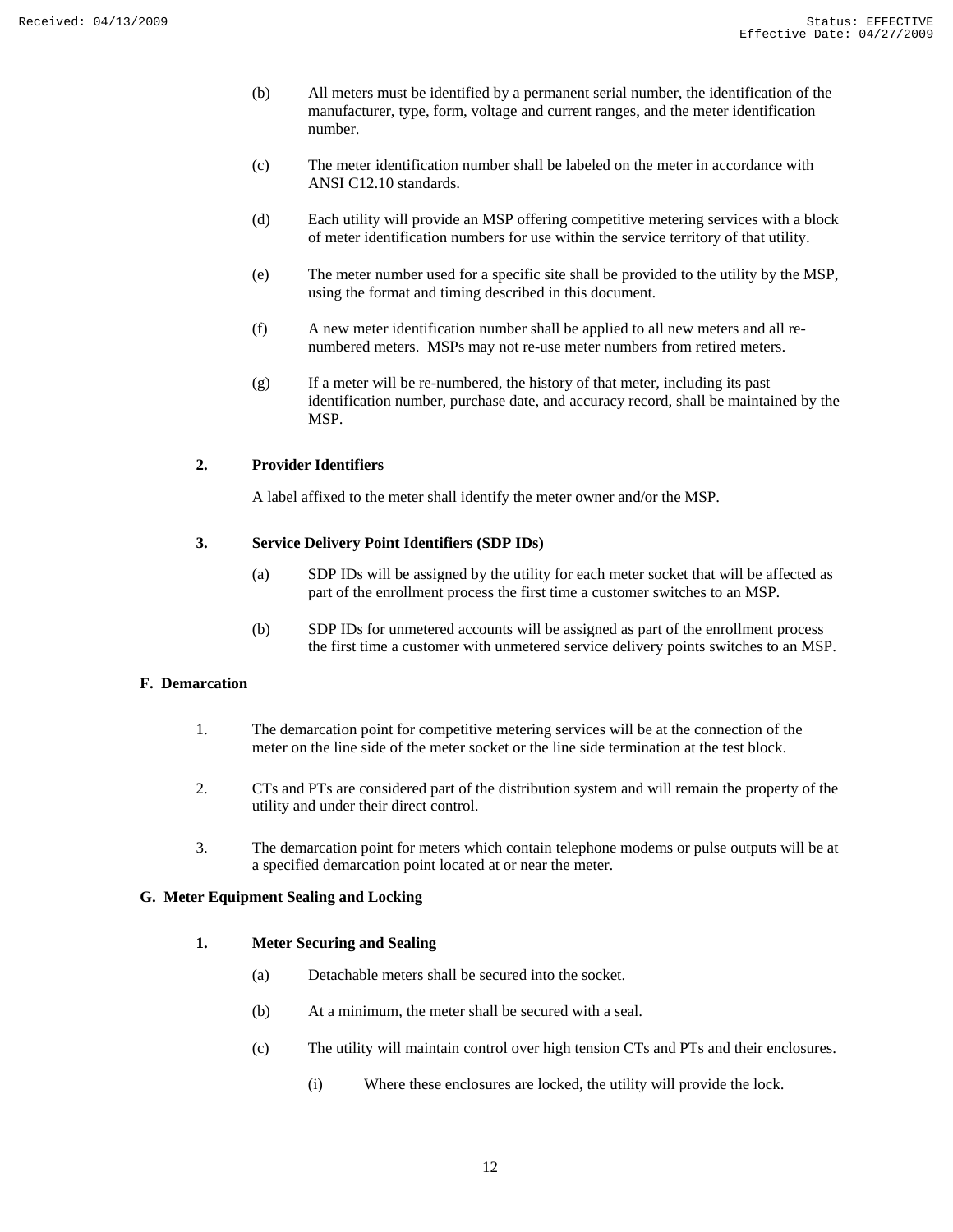- (ii) If the MSP requires access to a high tension CT or PT, the MSP must coordinate with the utility for appropriate system conditions to be established and for the lock to be removed.
- (iii) The utility may charge the MSP up to \$20 for the utility visit.

#### **2. Meter Locks**

- (a) When an MSP locks a meter and/or associated equipment, the lock used must be operable by the utility in the event that emergency service work is required.
- (b) Each utility shall publish a list of approved locks for use within its service territory, and shall consider additions to its list at MSP request. MSPs should consider locking mechanisms that minimize the number of keys that the utilities will be required to have in order to unlock the installations in the event of an emergency.
- (c) MSPs shall maintain control of meter lock keys in a manner that minimizes the possibility of unauthorized duplication or use.

#### **3. Meter Security for Programmable Meters**

If a programmable meter is installed, a security password shall be applied to prevent unauthorized access to internal registers and unauthorized modifications of the meter data and program.

## **4. Meter Panel and Associated Equipment Securing and Sealing**

- (a) The meter panel and any enclosures housing equipment associated with the metering for an installation shall be secured with a seal and/or locked, using the same criteria described for locking of the meter.
- (b) This requirement applies to CT/PT enclosures, profile recorders, relays, totalizers, and any other equipment that is used to accomplish the revenue metering function.

## **5. Meter Socket Covering, Securing, and Sealing**

When a site is left with an empty, energized meter socket, the socket shall be covered with a non-conductive cover and secured with a ring. The ring shall be secured with a seal and/or lock.

## **6. Life Support Seal**

The standard physical identification marker for a customer's premises that has a life support device or equipment shall be a life support seal. The seal can either be white with red lettering or red with white lettering and must have the caduceus symbol on it.

## **H. Access, Coordination and Timing of Site Work**

## **1. Access**

Customers must provide the utility and/or ESCO, and MSP with clear access to the metering site for the purpose of meter installation, reading, inspecting or auditing the metering installation, recovery of metering equipment, or maintaining metering equipment.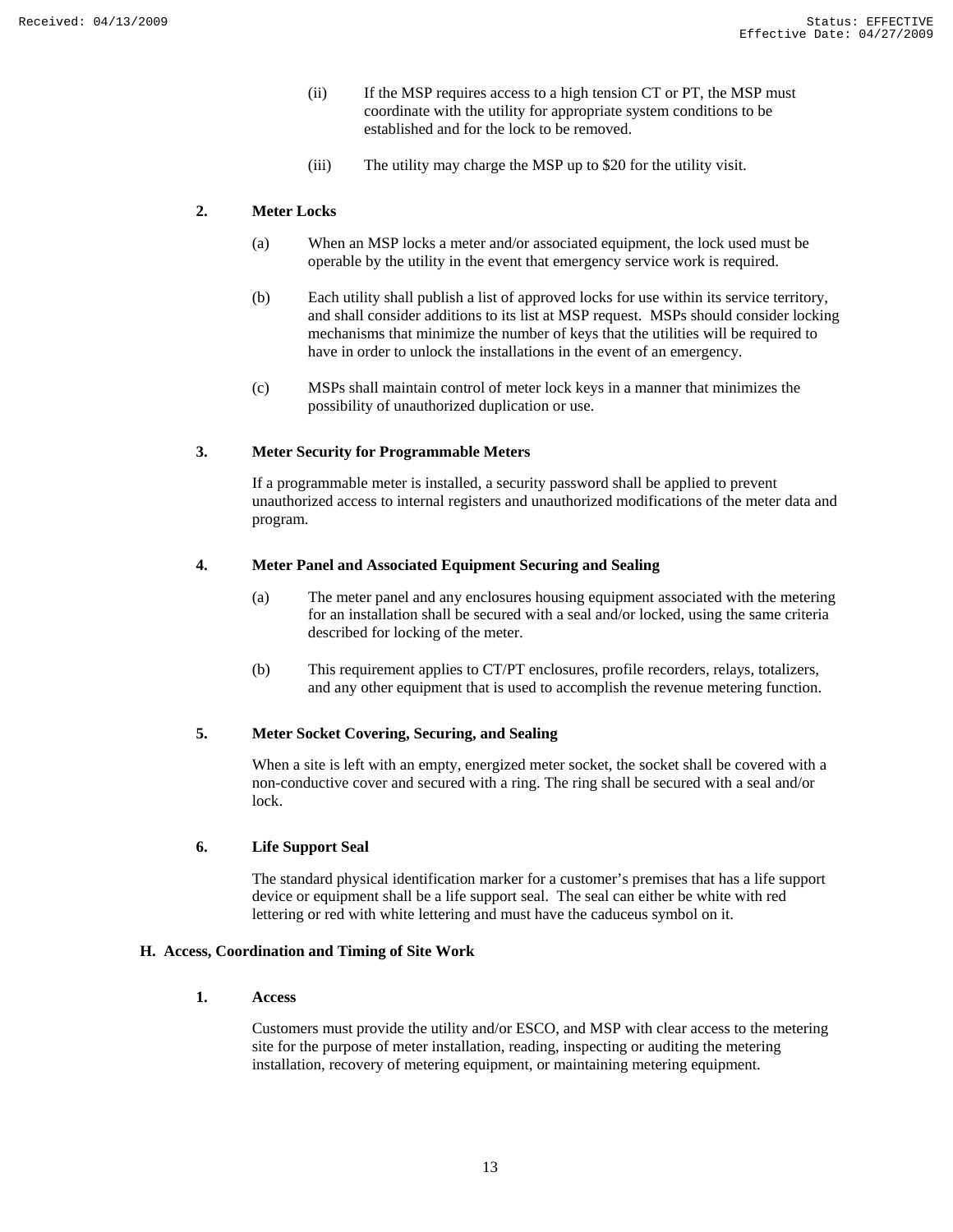## **2. Coordination and Timing**

- (a) For scheduled work where a site visit requires the presence of the utility and/or the ESCO and/or MSP, at least 24 hours of notice will be given.
	- (i) Each party must agree to meet within 15 minutes of the agreed upon time.
	- (ii) Failure of either party to arrive within the appropriate time frame will be cause for rescheduling of the visit and charging of the offending party for the cost associated with the missed visit, up to a maximum of \$20.
- (b) Where the customer suffers a service interruption and coordination between utility and MSP is required to restore service, less than 24 hours notice may be given, and the utility and MSP shall cooperate to restore service as soon as possible, and within 24 hours.

## **I. Record Keeping Requirements**

#### **1. General Records**

The MSP is responsible for maintaining in-service data for the meter population that it supports. That data must include all information needed to comply with the provisions of 16 NYCRR Part 92.

## **2. Meter Test Records**

- (a) The MSP must maintain test data for all meters for which it has provided service or calibration for the life of the meter, and for 2 years after the meter has been retired.
- (b) In event of an MSP ceasing business in the State, this data must be transmitted to the new provider of metering services to the customer.

#### **3. Metering Standard Records**

- (a) The MSP must maintain records of the calibration of all instruments used in the testing of revenue meters for the life of the instrument.
- (b) Records shall be maintained, at a minimum, according to the rules established by the Commission that are contained in 16 NYCRR Part 92.
- (c) Records of retired instruments must be maintained for the period of time specified in 16 NYCRR Part 92.

#### **4. Traceability**

MSPs must adhere to the traceability standards set forth in 16 NYCRR Part 92.

## **J. Meter Installation**

#### **1. New Installations**

In new installations, the MSP must ensure that any appropriate inspections by regulatory authorities and the utility are completed prior to the installation of the meter.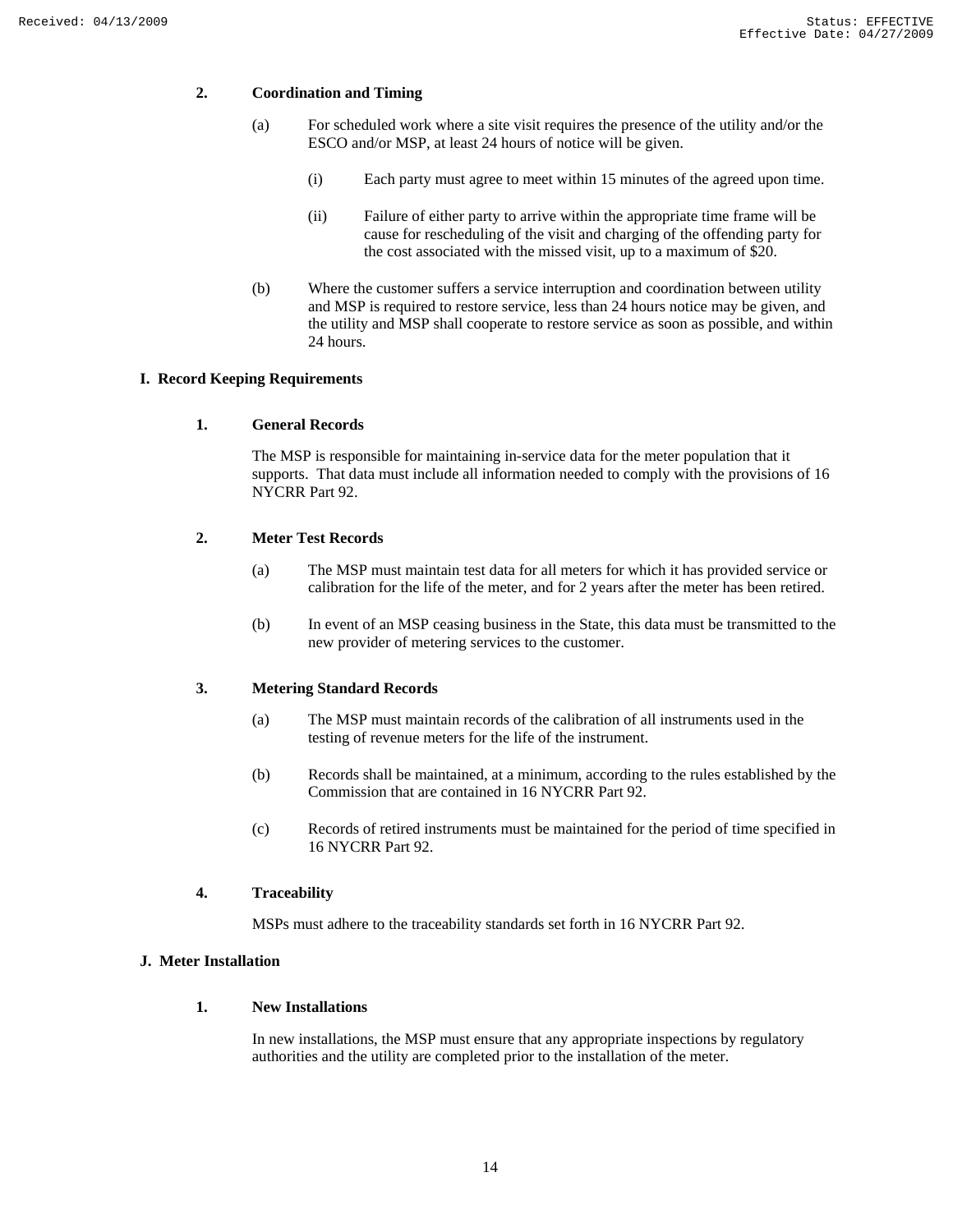## **2. Removal of Existing Equipment**

- (a) If a locked utility owned meter and/or associated equipment is presently installed on the site, the MSP must arrange with the utility for unlocking prior to meter removal. The utility should make every effort to remove the lock prior to the switch date.
- (b) If authorized by the utility, an MSP may remove the lock or seal on a particular utility provided metering, or cut a lock, provided that this can be done without damage to other equipment.
- (c) Close out readings must be taken from the existing meter before it is removed from service.
- (d) The meter must be returned to its owner within 10 days.

## **3. On-Site Checks of Installed Meters**

- (a) The MSP must verify any billing constant through consideration of site CT and PT ratios.
- (b) Meter registration must be established through an observation of the display for electronic meters or the disk for electromechanical meters. This registration must be compared against the estimated customer load at the time of installation.
- (c) A check must be made of any communication channel that is used for remote interrogation or programming of the meter. The MSP shall verify that the remote location is operational through local and/or network systems checks.
- (d) A check must be made of any pulse outputs from the meter to insure correct functionality.
- (e) Before leaving the site, the meter must be sealed and/or locked in accordance with the provisions of this document.
- (f) The MSP must verify that the customer account records match the installed meter.

## **K. Repair or Replacement of Defective Equipment**

#### **1. MSP Responsibilities**

- (a) Unless otherwise specified in this document, the MSP is responsible to repair or replace any unsafe, inoperative or defective metering equipment that is under its control within 24 hours of receipt of notice of such a defect.
- (b) It shall be the responsibility of the MSP to secure the cooperation of the customer if any action is required on the part of the customer in order to effect the repair or replacement.
- (c) If a hazardous condition exists which poses an immediate threat to health or safety, or if the customer suffers a service interruption as a result of a malfunction of the metering equipment, the MSP shall expedite repair the customer's service to correct the hazardous and/or unsafe condition.
	- (i) Both MSP and utility shall coordinate where joint efforts are required to respond within 2 hours.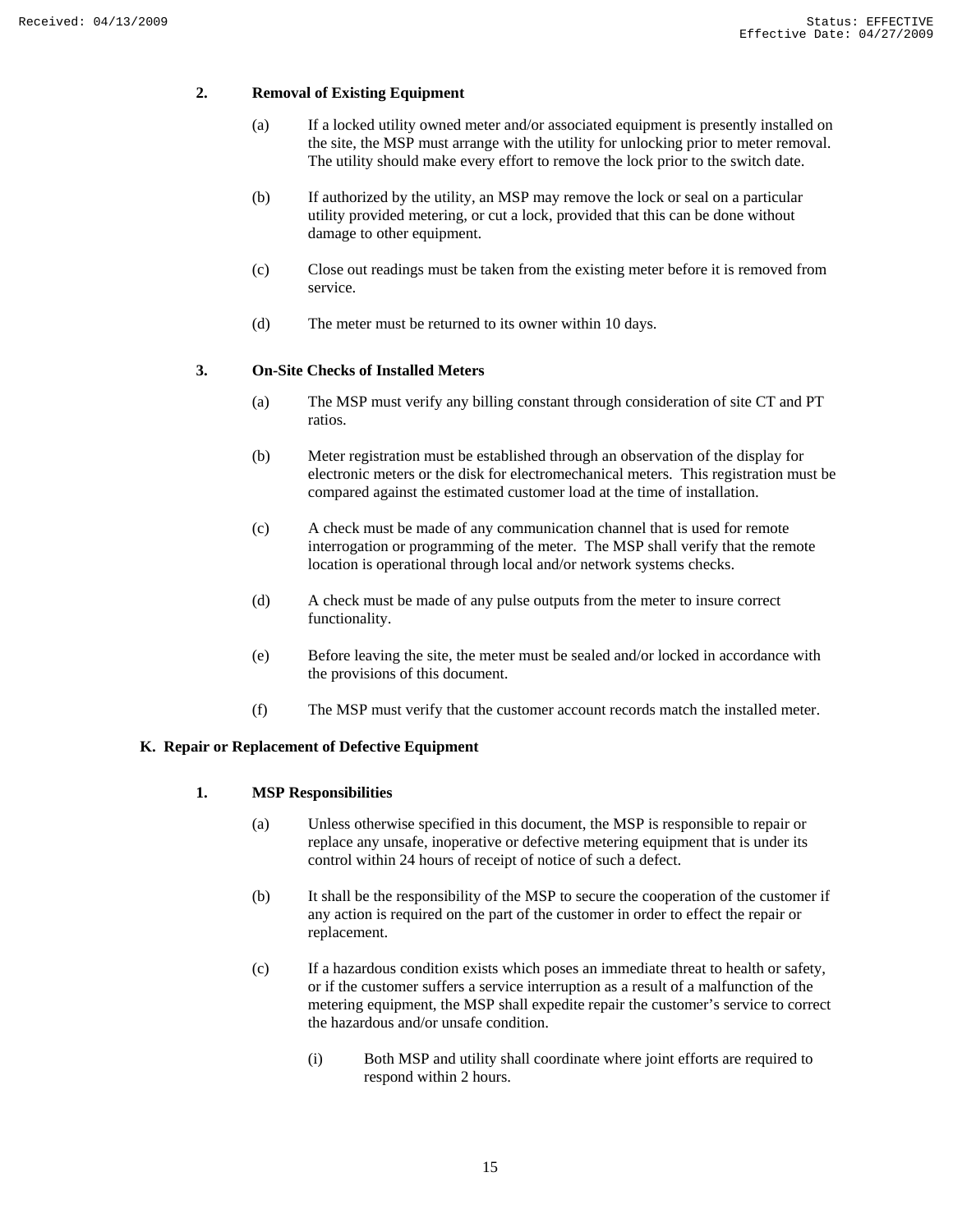- (ii) Both MSP and utility will designate an emergency response contact name and telephone number for the other party to contact in cases where the coordination is required and normal data communications are inoperative or would not effect response within 2 hours.
- (d) If a theft of service condition exists, the MSP shall correct the condition, remove and tag the existing meter and any associated evidence of meter tampering, and install and secure a properly registering meter.

## **2. Utility Responsibilities**

- (a) In situations where the MSP does not respond within 10 days, the utility may replace the competitive meter with a utility owned meter until such time as the MSP can make arrangements to have the meter replaced with an appropriate device.
- (b) In these cases, the MSP is responsible for utility costs up to \$150 associated with the meter replacement.
- (c) If a hazardous condition exists which poses an immediate threat to health or safety, or if the customer suffers a service interruption as a result of a malfunction of the metering equipment, the MSP shall expedite repair the customer's service to correct the hazardous and/or unsafe condition.
	- (i) Both MSP and utility shall coordinate where joint efforts are required to effect a repair within the 2-hour timeframe.
	- (ii) Both MSP and utility will designate an emergency response contact name and telephone number for the other party to contact in cases where the coordination is required and normal data communications are inoperative or would not effect repair of the customer's service within the 2 hour timeframe.
- (d) If the utility discovers the hazardous condition or interruption of the customer's service, the utility may effect the repair itself, or notify the MSP of the need to do so. If the utility chooses to effect repair itself, no charges shall apply to the MSP.
	- (i) The utility shall immediately notify the MSP that they were required to repair the found hazardous condition.
	- (ii) If an emergency exists that requires the utility to disconnect service to the customer in order to protect health and safety, the utility shall notify the MSP using the emergency response contact name and telephone number provided by the MSP.
	- (iii) If a theft of service condition exists, the utility may correct the condition, remove and tag the existing meter and any associated evidence of meter tampering, and install and secure a properly registering meter.

## **L. Reporting Requirements**

## **1. Responsibility**

The MSP is responsible for the transmission of data regarding the identification and start readings of any new meter it installs as well as the identification and closeout readings of meters it removes.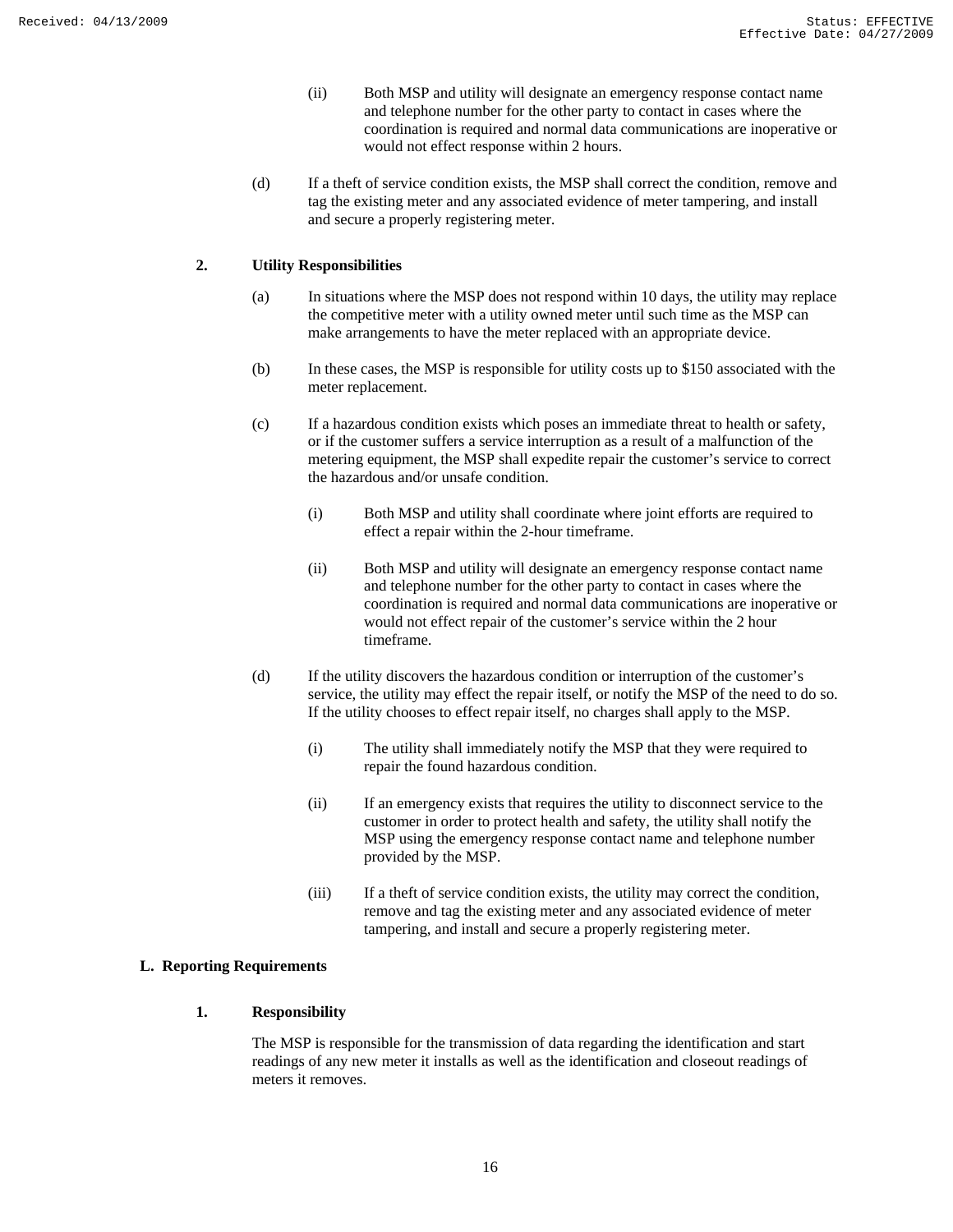## **2. Conditions Requiring Reporting**

- (a) MSPs must notify the customer, the utility and/or ESCO and the MDSP if they encounter and are unable to correct safety-related, hazardous or theft of service conditions found on a customer's premises. If appropriate, the MSP shall also notify the local inspection agency, appropriate regulatory authority, and any other parties that may have a material interest in the defect or condition.
- (b) Any reprogramming of an existing meter must be documented and communicated to all appropriate parties.
- (c) All meter repairs or replacements associated with defective or unsafe equipment will be reported to all appropriate parties.
- (d) Any discrepancies in installed equipment or stored data will be reported to all appropriate parties.
- (e) The MSP must notify the utility any time it knows that work being performed on a customer's premises could result in the creation of a new metering point and/or affect distribution system facilities.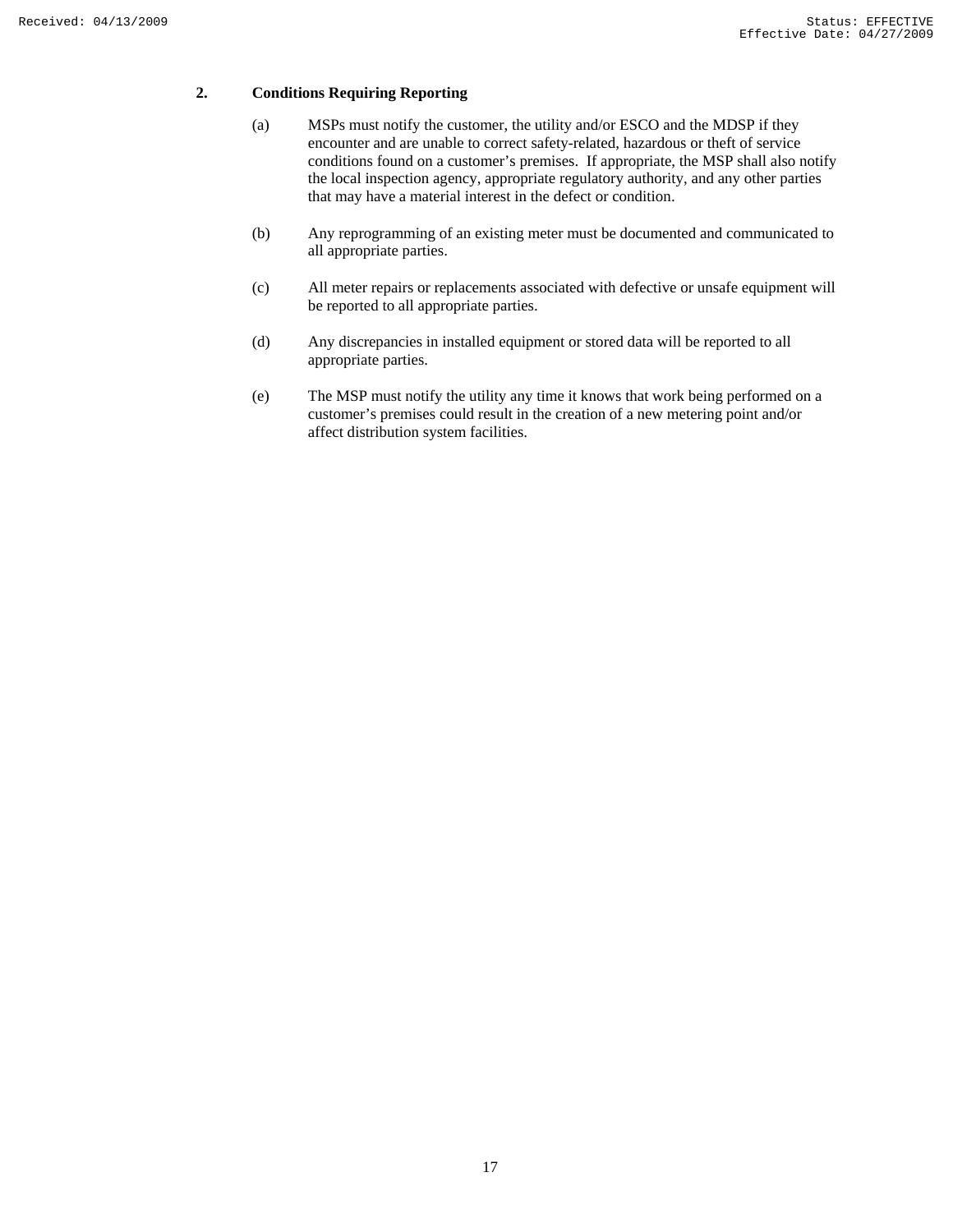## **CHAPTER IV - INQUIRY AND COMPLAINT RESOLUTION**

## **A. Meter Testing Costs**

In cases where resolution of disputes between a utility, MSP/MDSP and/or a customer concerning a competitive meter require a test of the accuracy of the meter, the following procedures shall apply:

## **1. Meter Tests Inaccurately**

If the meter is found to register outside of the tolerance for accuracy set forth in 16 NYCRR Part 92, the cost of the test will be the responsibility of the MSP.

## **2. Meter Tests Accurately**

If the meter is found to register within the allowable limits set forth in 16 NYCRR Part 92, the cost of the test will be the responsibility of the party demanding the test; except that a customer's liability for such costs shall not exceed \$50. The balance of any such costs shall be the responsibility of the party owning the meter. If the customer provided the meter, this limitation shall not apply. Further, a utility will have the right to charge any applicable tariff fee for a meter test requested by a customer.

## **3. Evidence of Theft of Service**

If the test results in the identification of fraud or electricity theft by a customer, the full cost of the test may be charged to the customer.

## **4. Witnessing Meter Tests**

Any parties requesting a test, and/or effected by the test results should be given and opportunity to witness the test. In addition, upon request, Staff may witness a test.

## **B. Resolution of Billing Errors**

If an MSP/MDSP knows of any condition affecting the customer's meter or metered data that has resulted in billing errors, or discovers such a condition in the course of an investigation, it shall advise the customer and the utility or ESCO. The utility shall provide the customer with an appropriate billing adjustment to its charges, according to the rules contained in 16 NYCRR Part 12 and 13. The MSP/MDSP shall implement appropriate corrective action as set forth in this document.

## **C. Disputes between an MSP and a Utility Concerning a Competitive Meter**

#### **1. Disputes Generally**

(a) Disputes between an MSP/MDSP and a utility concerning a competitive meter shall be handled through the existing dispute resolution process set forth in the Uniform Business Practices for disputes between an ESCO and a utility.

#### **2. Metering Equipment Malfunction**

(a) A utility or ESCO, or MSP/MDSP shall notify the utility or ESCO and any other appropriate party when it discovers a theft-of-service condition or any other irregular conditions such as broken or inaccurate metering equipment or meter reading equipment (including automated meter reading systems) no later than one (1) business day after discovery. The condition shall be remedied within ten (10) days.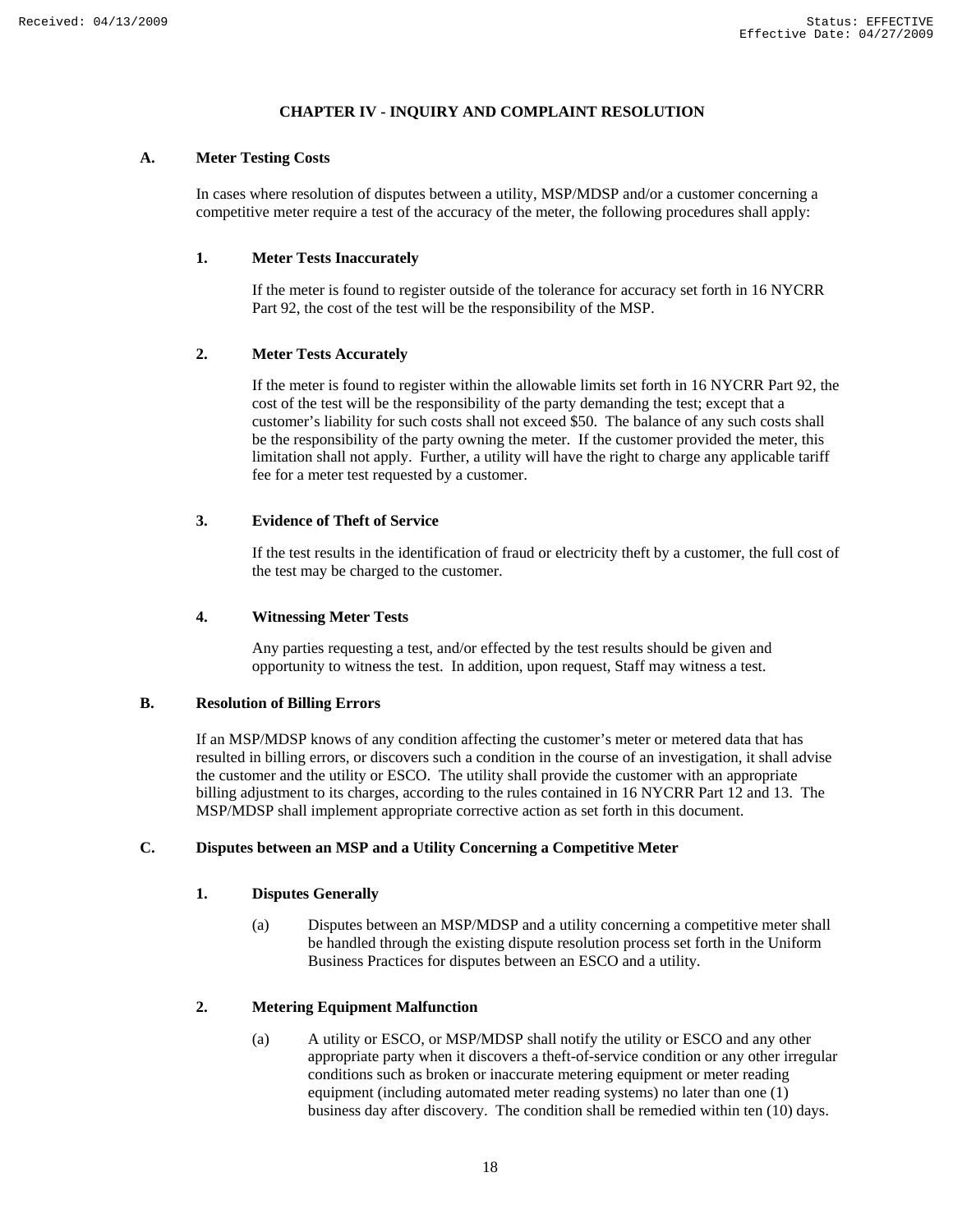- (b) If the condition is not remedied within ten (10) days, the utility shall have the right to immediately remove the meter or affected metering equipment. Upon removal, the utility shall use all reasonable efforts to substitute its own billing meter. The removed meter will be returned to the MSP within (10) days; unless required by the utility as evidence in a pending theft of service investigation, in which case the meter shall be returned as soon as practicable after its investigation is completed.
- (c) An MSP may be charged a fee not to exceed \$150 for the utility's removal of the MSP's metering, and the customer will not receive the monthly credit for utility metering service.

## **3. Meter Data Anomalies**

- (a) The MDSP shall examine all meter reading data for abnormally high or abnormally low recordings or any other metering data irregularities as described in this document. Where the utility, ESCO or MDSP discovers metering data irregularities, it will inform the other parties of the condition no later than one (1) business day after discovery.
- (b) If on investigation the cause of a data problem is determined to be a problem that can be corrected by scaling the intervals and meter readings (examples of these situations include a meter running slow, a meter running fast, one or two phases dropped), the MDSP will advise the utility or ESCO of:
	- (i) the time period requiring correction; and
	- (ii) the scaling factor to be applied to each interval in that period.
- (c) When corrected data is provided to ESCOs or utilities, unless otherwise specified in this document, it is marked as estimated if it had not been previously posted, and marked as adjusted if it had previously been posted.
- (d) The MDSP shall provide any and all rereadings or other corrections to previously provided data no later than ten (10) days after identification of the incorrect data, except where the nature of the irregularity is such that a longer time is required, in which event the MDSP will inform the ESCO or utility of the date of correction.
- (e) If corrective action is not completed within ten (10) days, the utility shall have the right to immediately read the meter. If corrective action is not completed within thirty (30) days, the utility shall have the right to remove the meter or affected metering equipment. Upon removal, the utility shall use all reasonable efforts to substitute a billing meter of the same type and functionality, unless the MSP elects to install a suitable substitute meter. The removed meter will be returned to the owner within (10) days.
- (f) An MSP may be charged a fee not to exceed \$150 for the utility's removal of the MSP's metering, and the customer will not receive the monthly credit for utility metering service.

## **D. Customer Complaints**

## **1. Receipt of Complaints**

(a) If a customer directs a complaint concerning a competitive meter to the utility, the utility shall inform the customer of its right to the complaint handling procedures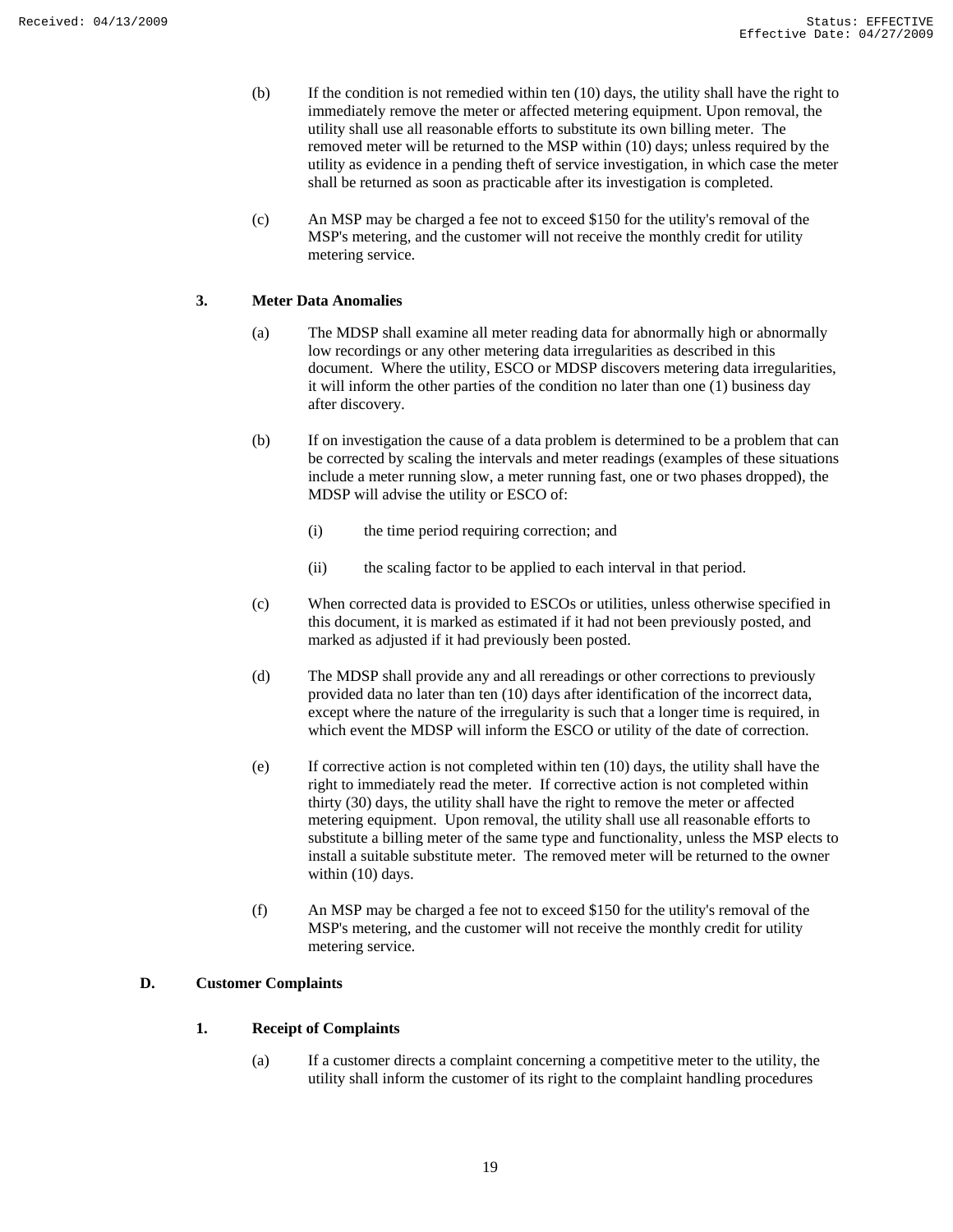provided by the MSP/MDSP, and its right to present its complaint to the Commission if it is not resolved.

(b) The MSP/MDSP must respond in accordance with the complaint handling procedures it has filed with the Commission.

## **2. Resolution of Complaints**

- (a) At the time the MSP/MDSP informs the customer of its response to the customer's complaint concerning a competitive meter, it shall advise the customer of the Commission's complaint-handling procedures, including the Commission's address and toll-free telephone number.
- (b) If a customer is unable to reach a satisfactory resolution of a dispute concerning a competitive meter with the utility, ESCO, or MSP/MDSP, the customer may complain, either orally or in writing, to the Commission.
- (c) Upon receipt of the complaint, the Commission, or its designee, shall have the authority to request and witness the test of a meter or metering device or otherwise to call for the removal of a metering device to determine device performance under controlled conditions such as those in a meter shop.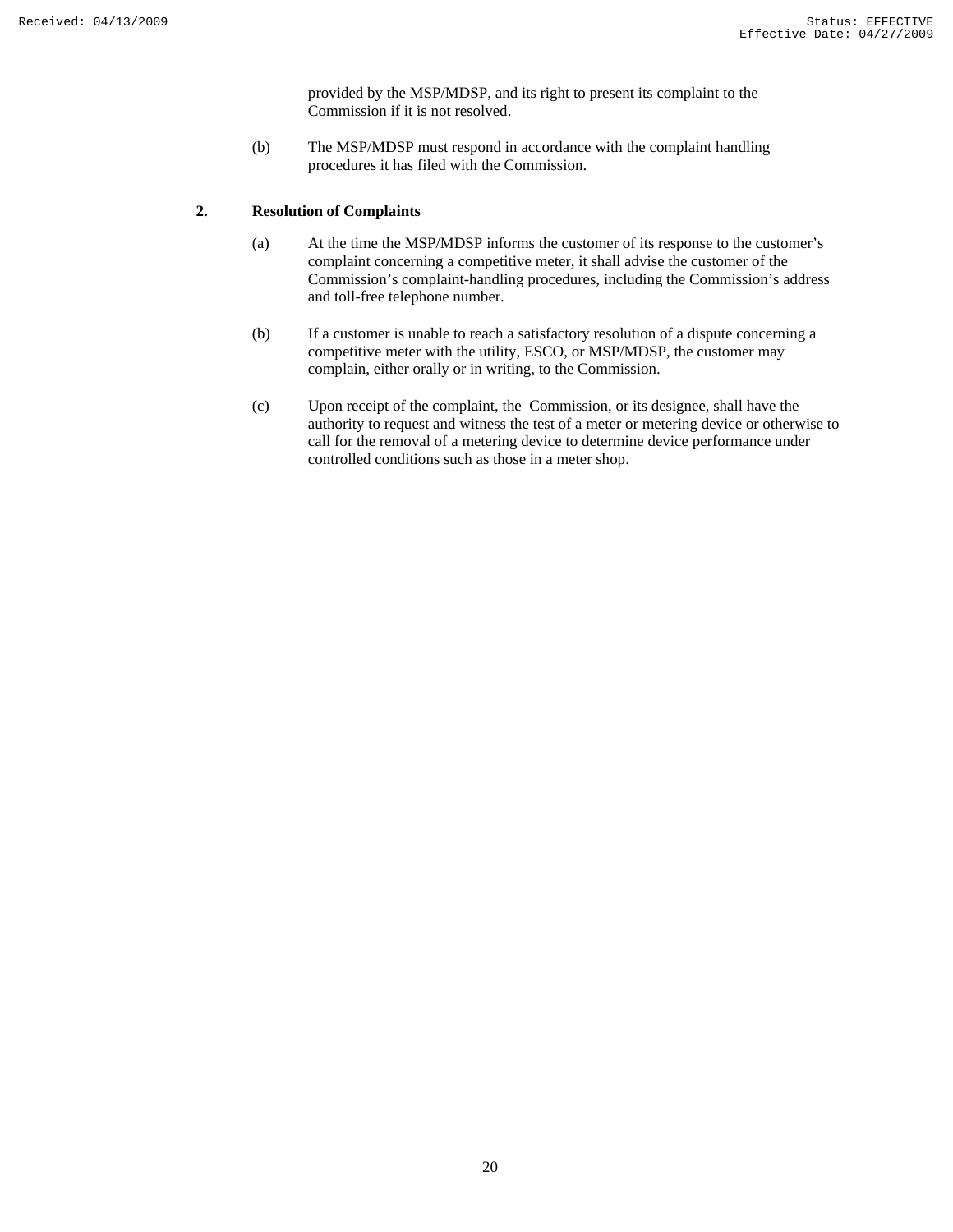## **CHAPTER V - SWITCHING TO AND FROM COMPETITIVE METERING**

## **A. Applicability of Uniform Business Practices**

All applicable switching procedures contained in the Commission's Uniform Business Practices (UBPS) shall apply to switches to and from ESCOs or MSPs offering competitive metering. Provisions related to the voluntary or involuntary discontinuance of services contained in the UBPs shall also apply.

## **B. Switching To and From Competitive Metering Service**

## **1. Site Work at the Customer's Premises**

- (a) If a utility site visit is required, a site visit fee not to exceed \$20 may be assessed by the utility to the MSP providing competitive metering service. In cases where the customer switches between MSPs providing competitive metering, the utility's charge will be assessed to the new MSP.
- (b) The owner of the existing meter must remove or arrange for the removal of its meter, if present; unless the owner of the existing meter and the new MSP mutually agree on one of the following alternatives:
	- (i) the new MSP removes the meter and returns it to the owner;
	- (ii) the owner abandons the meter in place; or
	- (iii) the owner resells the meter to the new MSP at a mutually agreed on price.
- (c) If the owner does not remove or arrange for the removal of the meter within 10 days, the new MSP may remove the meter. If the meter is locked, the new MSP may cut the lock, provided that this can be done without damage to other equipment.
	- (i) If the owner does not recover the meter within 30 days, the meter is deemed abandoned in place.
	- (ii) The owner may be charged a fee not to exceed \$150 for the new MSP removal of the owner's metering.
	- (iii) If the meter cannot be safely removed, the new MSP may bill the owner for its reasonable and customary monthly metering charge. The owner shall not charge the customer for its metering.

## **2. Data Reporting**

- (a) The party removing the meter will report the data regarding such removal as set forth in Chapter III of this document.
- (b) The new MSP will report all other data regarding the switch as set forth in Chapter III of this document.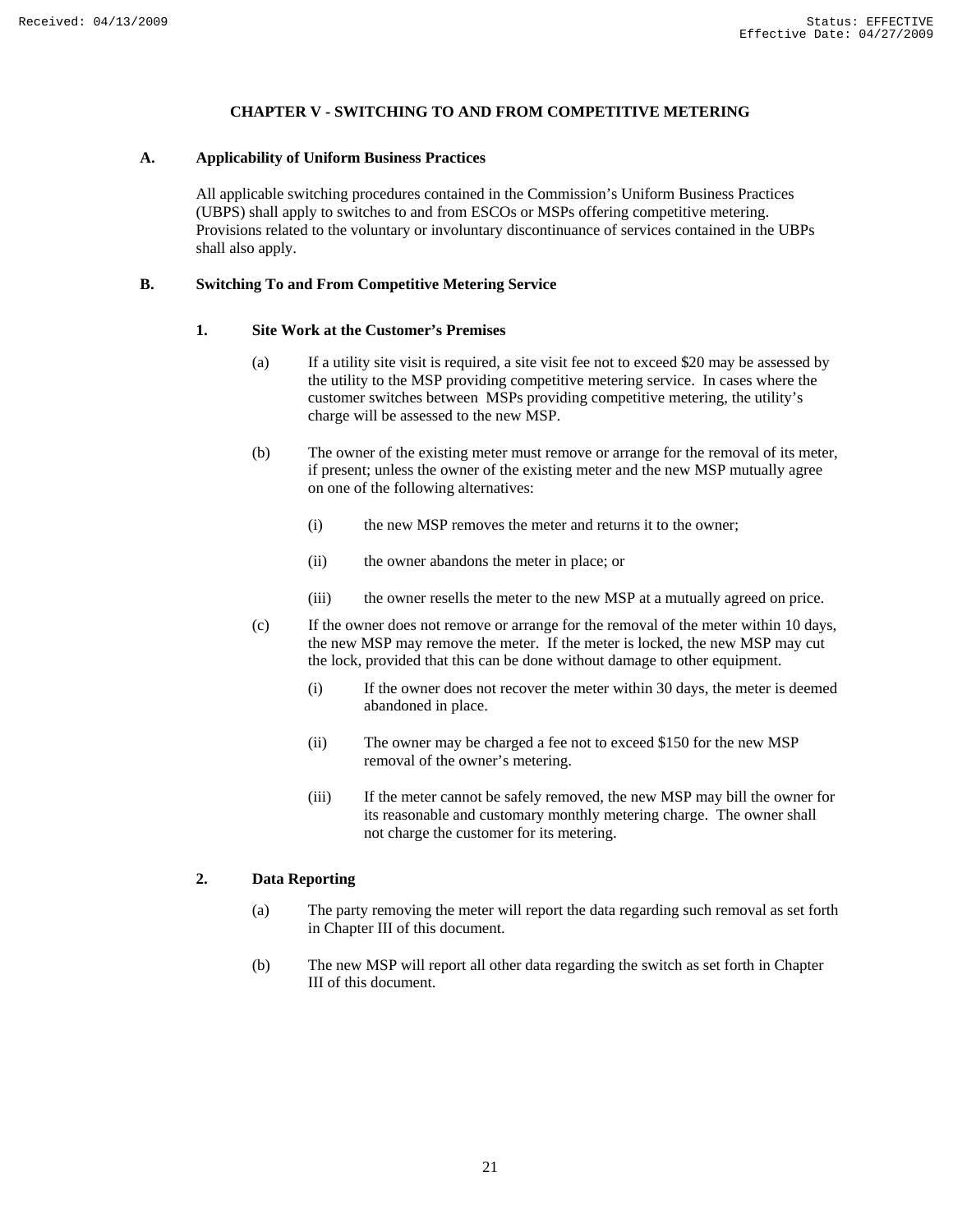## **CHAPTER VI - AUDITING AND REPORTING**

## **A. Responsibilities**

## **1. Staff Responsibilities**

The overall responsibility for the auditing of the metering infrastructure shall reside with Staff. Staff activities may include, but are not limited to: performance, or authorizing the performance, of site inspections of a customer's premises; reviews of procedures; inspections of meter testing and repair facilities; witnessing of installations in progress; and any other audits and reviews as deemed necessary by Staff.

## **2. Utility Responsibilities**

Utilities are required to perform audits as called upon by Staff.

## **3. MSP/MDSP Responsibilities**

- (a) MSPs/MDSPs shall cooperate with the audit process.
- (b) MSPs/MDSPs shall report all meter service and meter data service information in accordance with the provisions of this document.
- (c) MSPs shall provide work schedules on request of Staff or the utilities for the purpose of auditing meter installations, meter reading, and other on-site work. In addition, each MSP shall be required to submit a work schedule to each utility for the first 10 installations by the MSP in that utility's service area.

## **B. Quality Control Audits by Utilities**

#### **1. Staff Initiated Audits**

At the direction of Staff, the utility will conduct audits of metering sites and of meter maintenance work performed by MSPs. The utility's costs of such audits will be recovered as infrastructure costs as defined in this document.

#### **2. Utility Initiated Audits**

A utility, may, at its own expense, audit the performance of MSPs/MDSPs by witnessing the work performed and/or by performing follow-up inspections.

## **C. Audit Tracking**

### **1. Data Collection**

- (a) The utility will track all meter removals, installations, replacements, modifications, and accuracy tests.
- (b) MSPs/MDSPs will provide the utility with data related to all meter removals, installations, replacements, modifications, and accuracy tests within its service territory.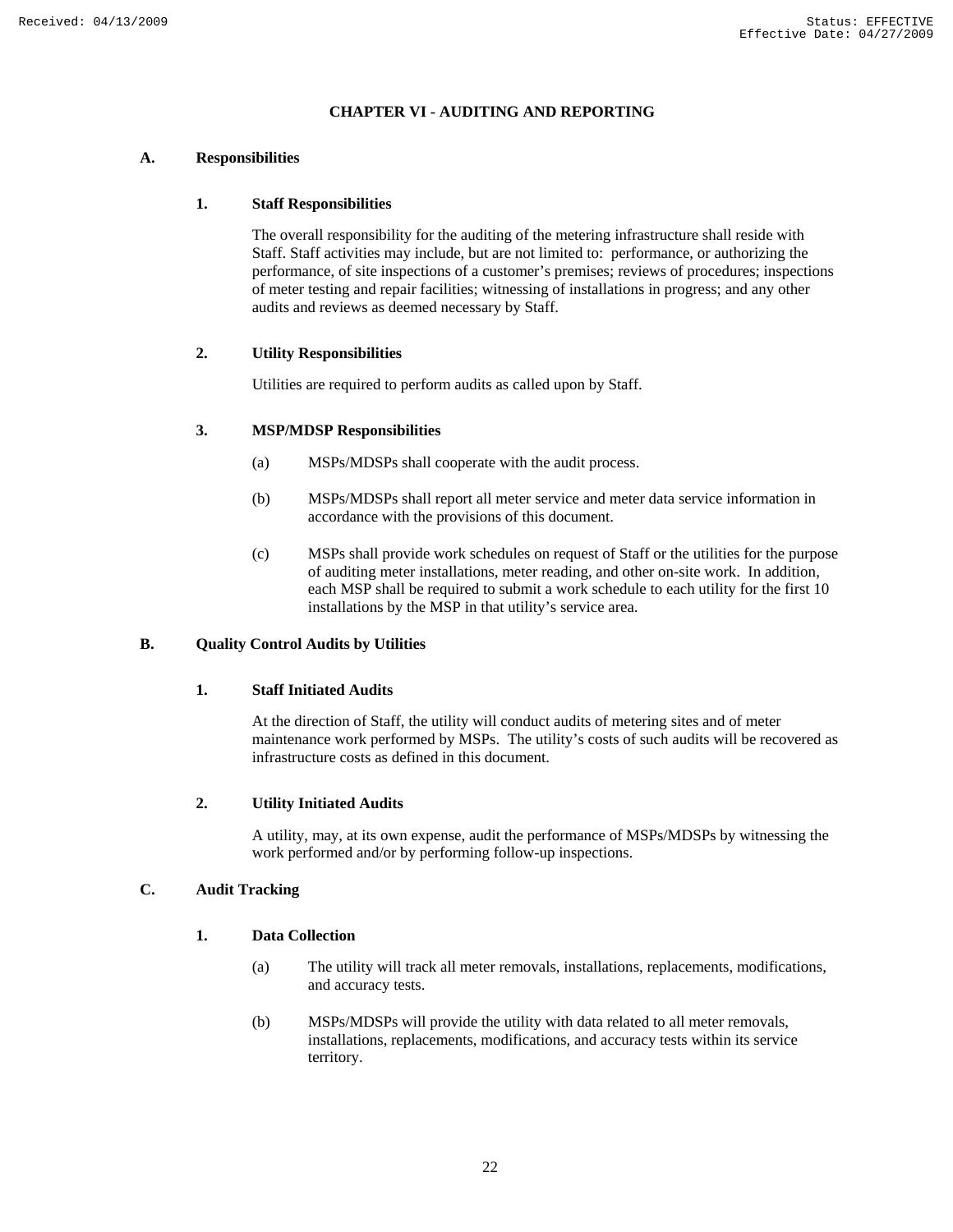- (c) Data collected as a result of audits or any other field investigations by MSPs, MDSPs, or utilities, regardless of the results, must be forwarded to the utility and the responsible service provider.
- (d) The utility will maintain a Meter and Site Configuration Database that contains the data needed to insure that all Service Delivery Points are metered.
- (e) MSPs, MDSPs, ESCOs, and utilities will take all appropriate steps to ensure that the data collected is available only to authorized parties.

## **2. Reporting**

- (a) A report will be provided to Staff at the conclusion of each audit by any entity conducting such and audit. The report will also be provided to the MSP/MDSP, which was the subject of the audit and other interested parties upon request.
- (b) Each utility shall provide to Staff, on an annual basis, a list of competitively supplied meters attached to its distribution system, identified by meter number, meter type and responsible service provider.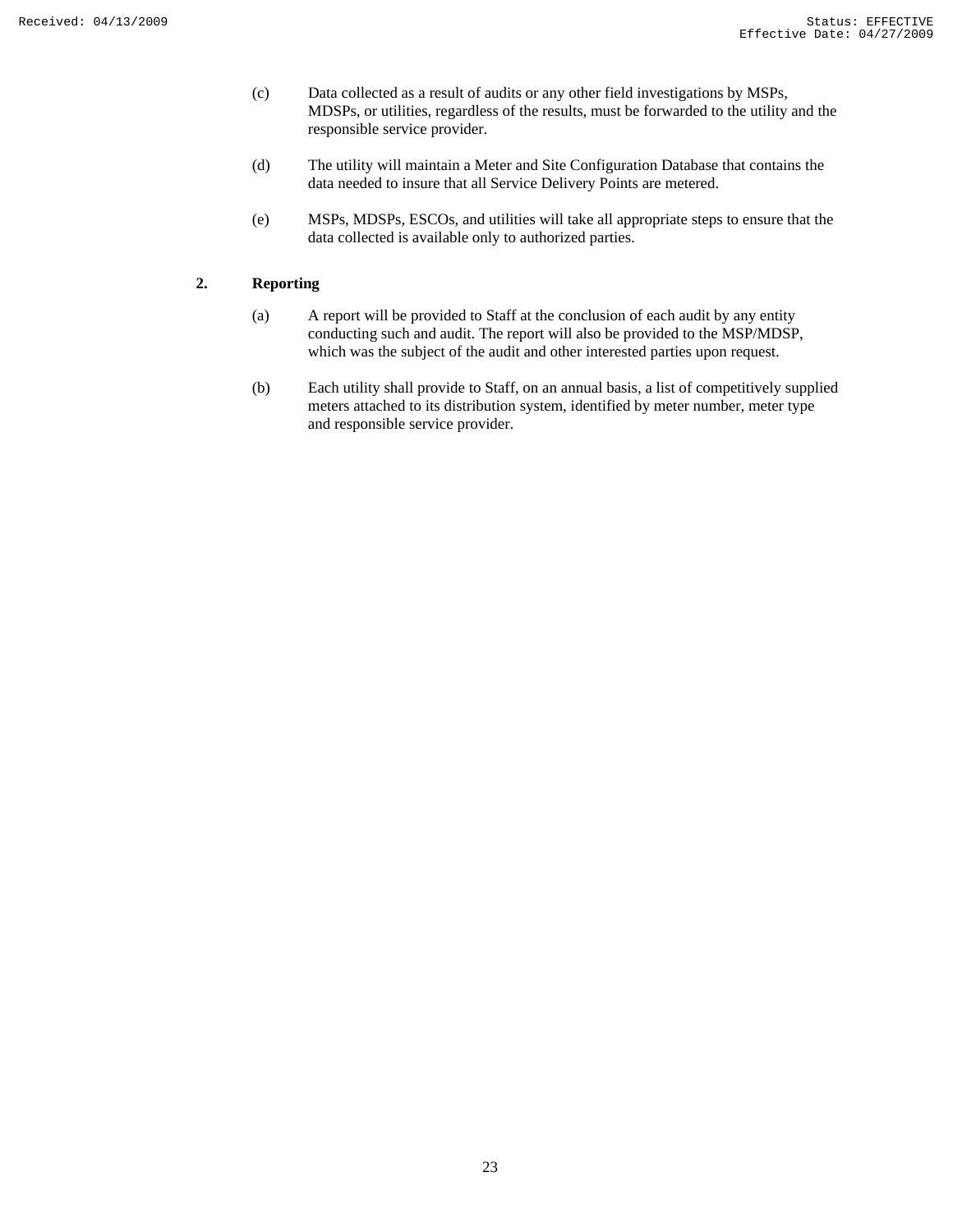## **CHAPTER VII – COST RESPONSIBILITES**

## **A. General Guidelines**

## **1. Types of Metering Costs**

Costs can be differentiated as either "infrastructure" costs, defined as costs to prepare and set up the processes to implement competitive metering, or "operational" costs, defined as costs incurred to process transactions and individual actions within the competitive metering processes. Infrastructure costs are not directly related to the costs of the individual transactions that will occur within competitive metering, while operational costs are so related.

## **2. General Principles**

- (a) Incremental operational costs incurred by a utility will be recovered from the party(s) that causes the costs and/or obtains the benefit(s) of the competitive metering market.
- (b) Incremental infrastructure costs incurred by a utility that are necessary to create the competitive market will be addressed in the individual utility rate proceedings.
- (c) Except as expressly provided herein, costs incurred by MSPs and MDSPs are recovered through the marketplace.

## **B. Proposed Fee Schedule**

#### **1. Specific Principles**

- (a) The fee amounts shall remain in effect for 24 months, until actual field experience can be obtained. If the actual costs of performing the activities can justify a change in the amounts charged, the Commission shall consider adjustments.
- (b) In an effort to bring uniformity and simplicity to the competitive market, the fees will be used throughout the state.
- (c) Utilities, ESCOs, and MSPs should look to the Uniform Business Practices and current tariff rules for guidance on any fees not discussed in the chart.

|    | <b>Description of Event</b>                                            | <b>Document</b><br><b>Cite</b> | Party<br>Causing $\&$<br><b>Benefits</b> | Party<br><b>Responsible</b> | Staff's<br><b>Proposed</b><br>Fees |
|----|------------------------------------------------------------------------|--------------------------------|------------------------------------------|-----------------------------|------------------------------------|
| 1. | MSP requests meter<br>read off schedule                                | Chapter 1                      | <b>MSP</b>                               | <b>MSP</b>                  | \$20 as in UBP                     |
| 2. | Utility removes MSP<br>meter, unless<br>otherwise agreed to.           | Chapter 3                      | <b>MSP</b>                               | <b>MSP</b>                  | \$150                              |
| 3. | MSP removes utility<br>meter, unless<br>otherwise agreed to.           | Chapter 3                      | Utility                                  | Utility                     | \$150                              |
| 4. | Site visit required to<br>switch a customer's<br>meter from utility to | Chapter 3                      | <b>MSP</b>                               | <b>MSP</b>                  | \$20                               |

## **2. Metering Fees Chart**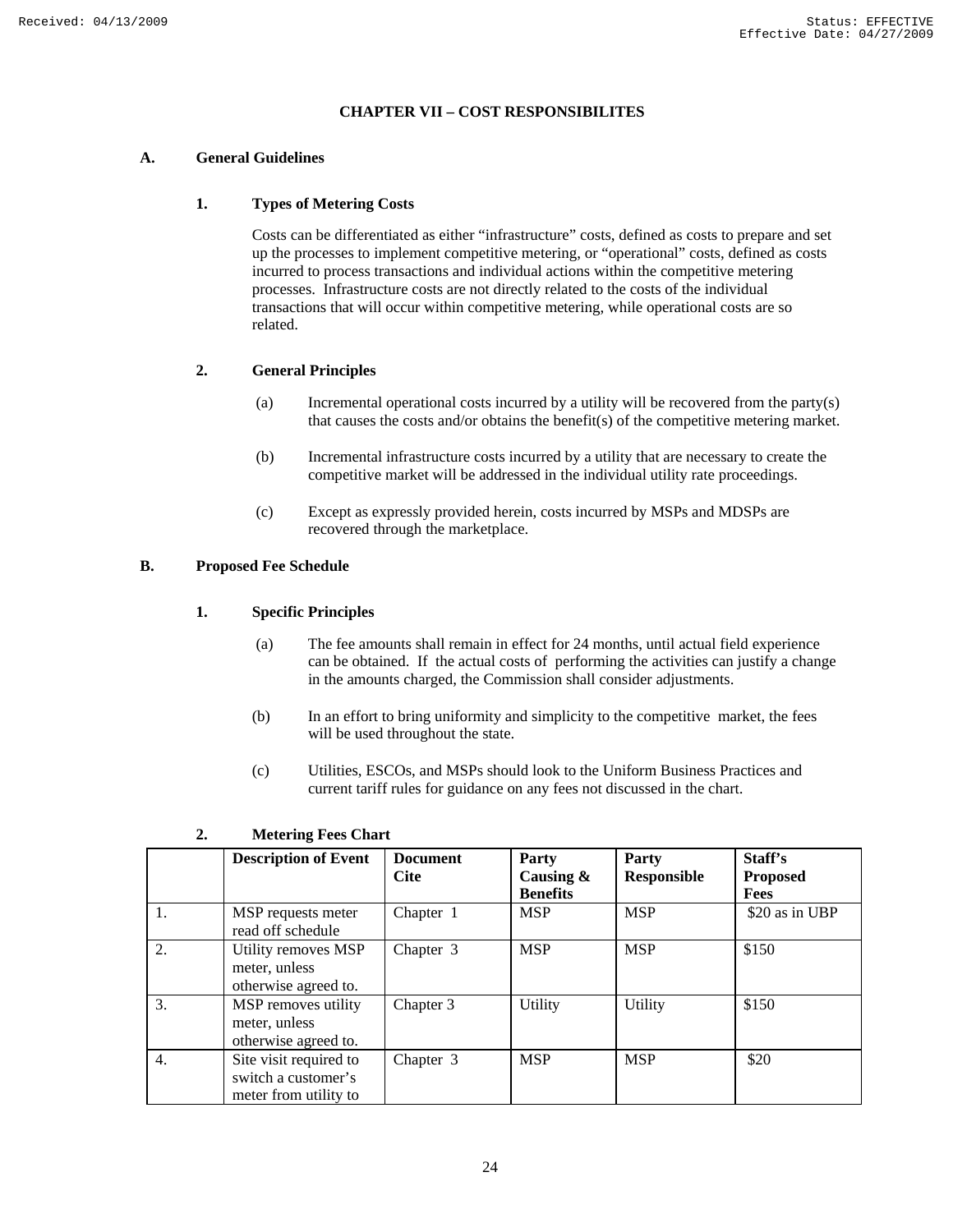|    | <b>Description of Event</b>                                              | <b>Document</b><br><b>Cite</b>          | Party<br>Causing $\&$<br><b>Benefits</b> | Party<br><b>Responsible</b> | Staff's<br><b>Proposed</b><br>Fees                 |
|----|--------------------------------------------------------------------------|-----------------------------------------|------------------------------------------|-----------------------------|----------------------------------------------------|
|    | MSP, including<br>missed appointment.                                    |                                         |                                          |                             |                                                    |
| 5. | Missed appointment<br>by the utility.                                    | Chapter 3                               | Utility                                  | Utility                     | \$20                                               |
| 6. | Returning a customer<br>switched without<br>authorization                | Uniform<br><b>Business</b><br>Practices | <b>MSP</b>                               | <b>MSP</b>                  | All reasonable<br>costs incurred by<br>the utility |
| 7. | Utility removes MSP<br>meter to terminate<br>service for non-<br>payment | Chapter 5                               | Customer                                 | Customer                    | \$150                                              |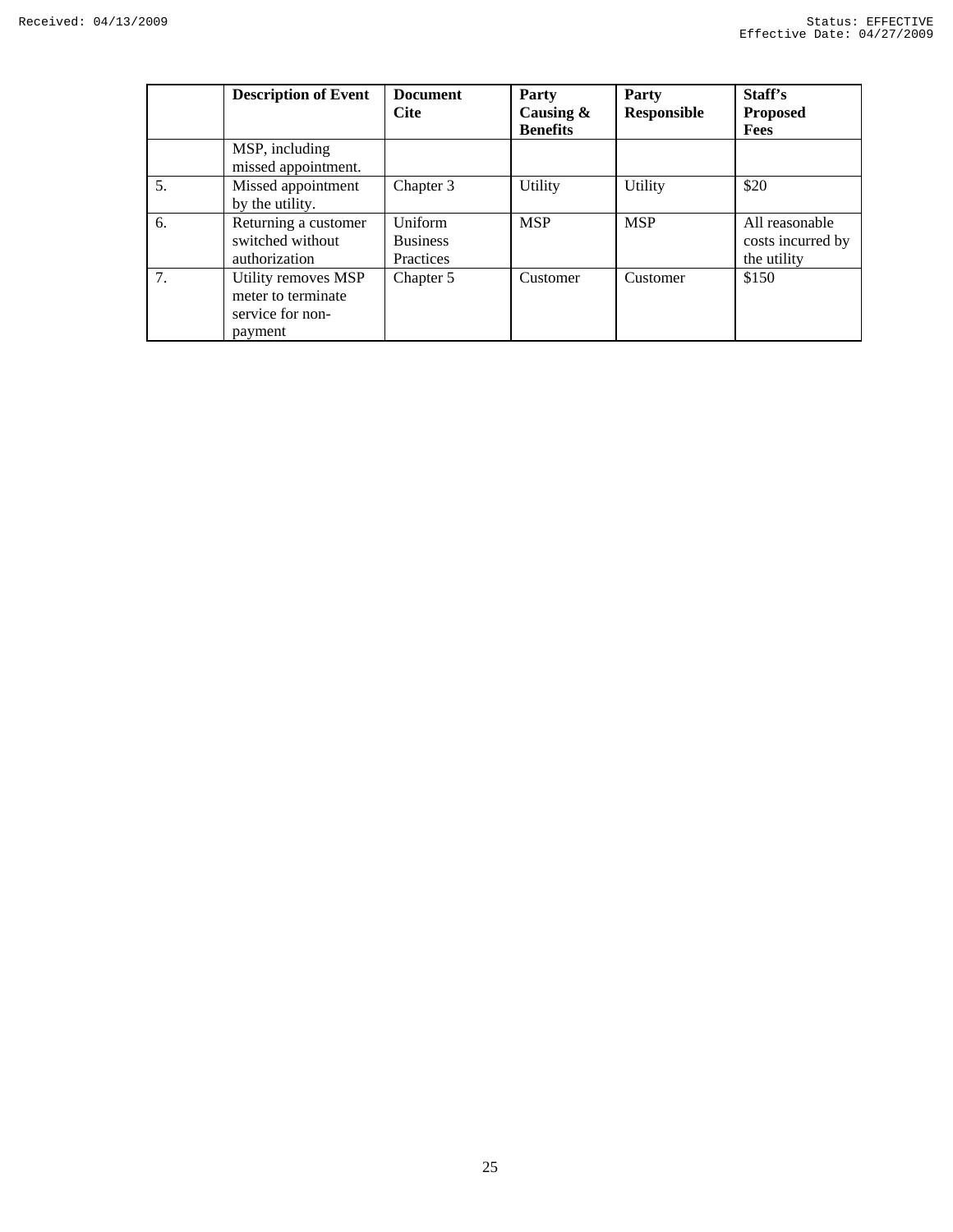## Attachment 1

# NIAGARA MOHAWK METERING BACK-OUT CREDITS PER MONTH, PER METER CREDIT EFFECTIVE JUNE 15, 2001

# S.C. 2D S.C. 3 S.C. 3A S.C. 4 Meter Ownership  $$2.07$   $$7.64$   $$13.87$   $$16.29$ Meter Services \$5.15 \$5.15 \$5.15 \$5.15 Meter Reading \$1.66 \$2.20 \$7.10 \$10.95 Customer Care \$ .16 \$ .16 Total Metering Backout Credits \$9.04 \$15.15 \$26.12 \$32.39

The Metering Backout Credits are based on the Company's 1997 Electric Embedded Cost of Service Study.